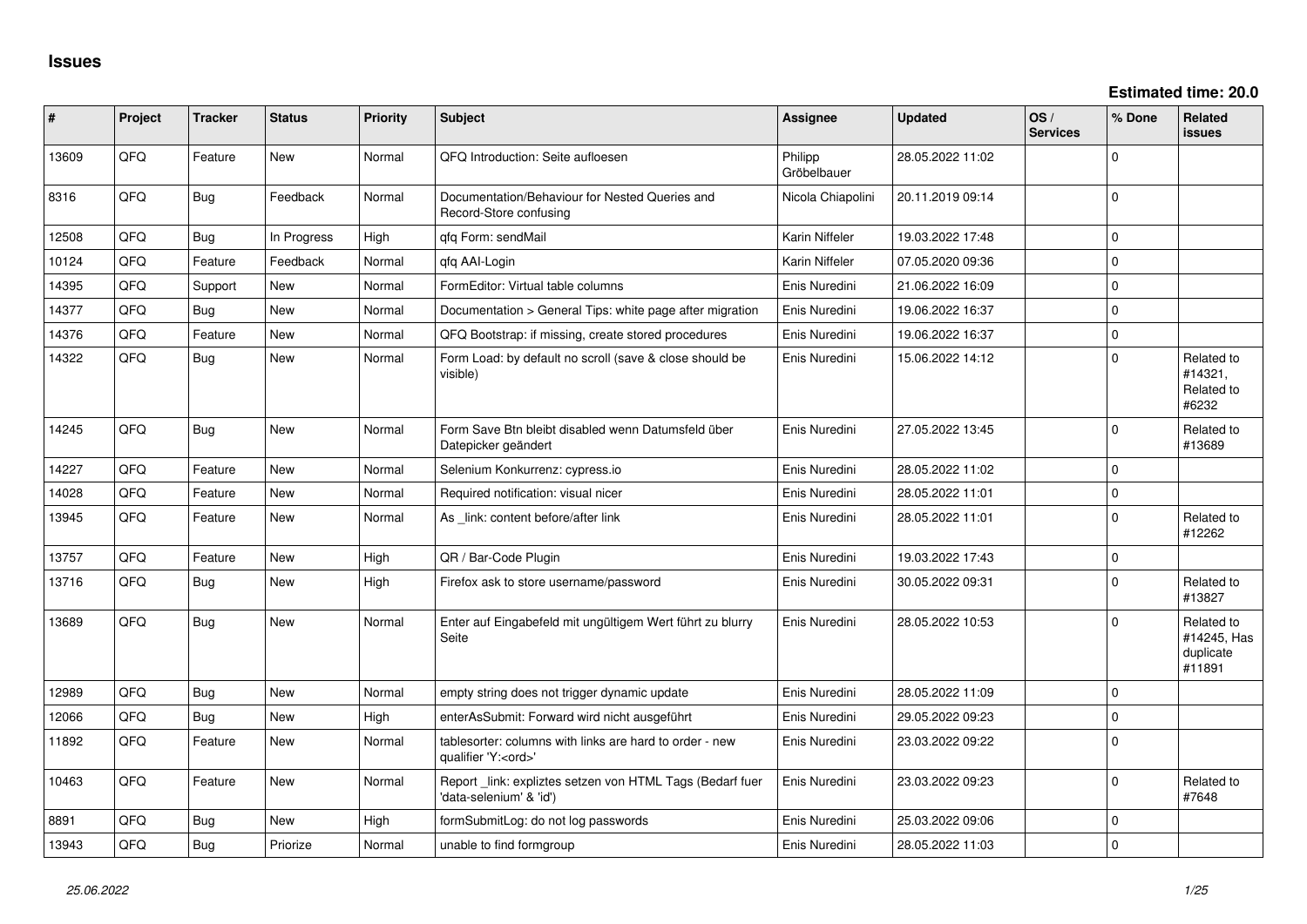| $\sharp$ | Project | <b>Tracker</b> | <b>Status</b>     | Priority | <b>Subject</b>                                                                       | <b>Assignee</b> | <b>Updated</b>   | OS/<br><b>Services</b> | % Done      | Related<br>issues                                                                                                                                                     |
|----------|---------|----------------|-------------------|----------|--------------------------------------------------------------------------------------|-----------------|------------------|------------------------|-------------|-----------------------------------------------------------------------------------------------------------------------------------------------------------------------|
| 13900    | QFQ     | Feature        | Priorize          | Normal   | Selenium: Check das Cookie/PDF funktioniert                                          | Enis Nuredini   | 25.03.2022 12:45 |                        | $\mathbf 0$ |                                                                                                                                                                       |
| 10569    | QFQ     | Feature        | Priorize          | Normal   | link _blank more safe                                                                | Enis Nuredini   | 25.03.2022 12:44 |                        | 0           |                                                                                                                                                                       |
| 14320    | QFQ     | Feature        | ToDo              | Normal   | Allow specific HTML Tags and Attributes: general, TinyMCE                            | Enis Nuredini   | 17.06.2022 10:44 |                        | $\mathbf 0$ | Related to<br>#12664,<br>Related to<br>#12039,<br>Related to<br>#11702,<br>Related to<br>#7239,<br>Related to<br>#3708,<br>Related to<br>#3646,<br>Related to<br>#880 |
| 14303    | QFQ     | Bug            | ToDo              | Normal   | datetime broken with picker                                                          | Enis Nuredini   | 17.06.2022 09:02 |                        | $\Omega$    | Related to<br>#12630                                                                                                                                                  |
| 13899    | QFQ     | Bug            | ToDo              | Normal   | Selenium: zum laufen bringen                                                         | Enis Nuredini   | 25.03.2022 10:24 |                        | 0           |                                                                                                                                                                       |
| 12262    | QFQ     | Feature        | ToDo              | Normal   | Form buttons on top: more customable                                                 | Enis Nuredini   | 17.06.2022 10:44 |                        | $\Omega$    | Related to<br>#13945, Has<br>duplicate<br>#4046, Has<br>duplicate<br>#10080                                                                                           |
| 12630    | QFQ     | Feature        | In Progress       | Normal   | Input: date[time]: min / max values                                                  | Enis Nuredini   | 20.06.2022 18:31 |                        | $\Omega$    | Related to<br>#10096,<br>Related to<br>#14302,<br>Related to<br>#14303                                                                                                |
| 13767    | QFQ     | Bug            | Feedback          | Normal   | date/time-picker: required shows up/down button orange                               | Enis Nuredini   | 16.05.2022 23:16 |                        | $\Omega$    |                                                                                                                                                                       |
| 13572    | QFQ     | Feature        | Feedback          | Normal   | Form Load: misleading error message on trying to load non<br>existent primary record | Enis Nuredini   | 16.05.2022 23:16 |                        | 100         |                                                                                                                                                                       |
| 11630    | QFQ     | Bug            | Feedback          | High     | Bitte check ob CALL() in 20.11.0 noch so funktioniert wie in<br>20.4.1               | Enis Nuredini   | 28.05.2022 13:45 |                        | $\mathbf 0$ | Related to<br>#11325                                                                                                                                                  |
| 10782    | QFQ     | Feature        | Feedback          | Normal   | Tiny MCE: Image Upload                                                               | Enis Nuredini   | 16.05.2022 23:16 |                        | $\pmb{0}$   | Related to<br>#12452                                                                                                                                                  |
| 9052     | QFQ     | Feature        | Feedback          | High     | Report: CodeMirror with SQL Syntax Highlight in FE                                   | Enis Nuredini   | 08.06.2022 10:25 |                        | 0           |                                                                                                                                                                       |
| 13608    | QFQ     | Feature        | Some day<br>maybe | Normal   | Automatic Browser Language Redirect                                                  | Enis Nuredini   | 17.06.2022 08:35 |                        | 0           |                                                                                                                                                                       |
| 3613     | QFQ     | <b>Bug</b>     | Some day<br>maybe | Normal   | note /note unchecked -> note div (col-md) wird weiterhin<br>gerendert                | Elias Villiger  | 01.02.2020 23:19 |                        | 100         |                                                                                                                                                                       |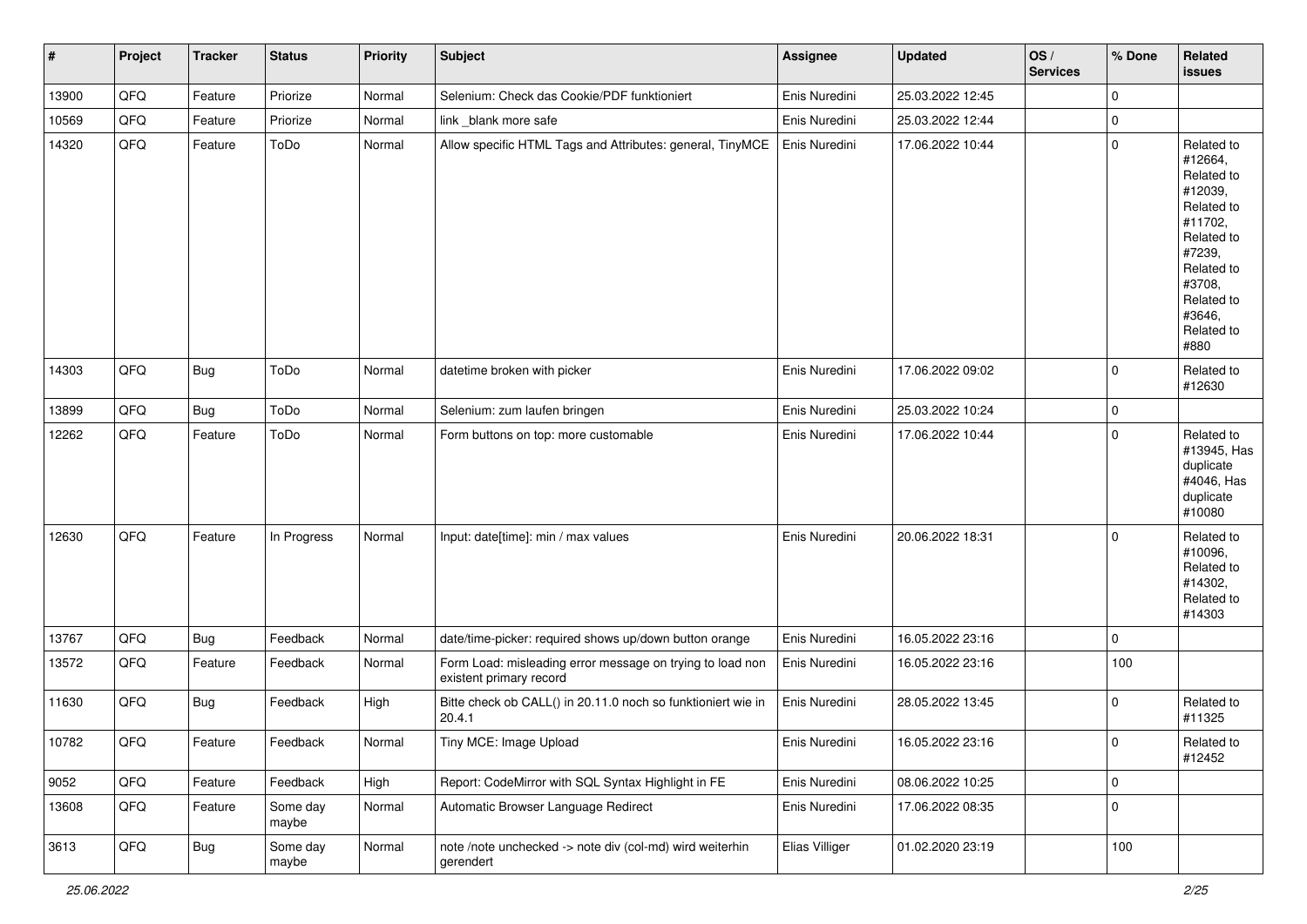| #     | Project | <b>Tracker</b> | <b>Status</b> | <b>Priority</b> | <b>Subject</b>                                                                           | <b>Assignee</b>     | <b>Updated</b>   | OS/<br><b>Services</b> | % Done      | <b>Related</b><br>issues                                               |
|-------|---------|----------------|---------------|-----------------|------------------------------------------------------------------------------------------|---------------------|------------------|------------------------|-------------|------------------------------------------------------------------------|
| 11347 | QFQ     | <b>Bug</b>     | Feedback      | Normal          | If Bedingungen funktionieren nicht korrekt                                               | Christoph Fuchs     | 21.03.2021 20:37 |                        | $\mathbf 0$ |                                                                        |
| 14305 | QFQ     | <b>Bug</b>     | New           | Normal          | Inline Report editing does not create history entries                                    | Carsten Rose        | 10.06.2022 11:55 |                        | $\mathbf 0$ |                                                                        |
| 14304 | QFQ     | <b>Bug</b>     | New           | Normal          | table sorter view safer does not work                                                    | Carsten Rose        | 10.06.2022 11:49 |                        | $\mathbf 0$ |                                                                        |
| 14233 | QFQ     | <b>Bug</b>     | New           | Normal          | AS _link: question - HTML is not rendered                                                | <b>Carsten Rose</b> | 28.05.2022 11:02 |                        | $\mathbf 0$ |                                                                        |
| 14187 | QFQ     | Feature        | New           | High            | qfq.log: show current URL                                                                | Carsten Rose        | 28.05.2022 11:02 |                        | $\mathbf 0$ | Related to<br>#13933,<br>Related to<br>#12532,<br>Related to<br>#11893 |
| 14091 | QFQ     | <b>Bug</b>     | New           | Normal          | inconsistent template path for twig                                                      | <b>Carsten Rose</b> | 19.04.2022 18:36 |                        | $\Omega$    |                                                                        |
| 14090 | QFQ     | Feature        | New           | Normal          | Nützliche _script funktionen                                                             | <b>Carsten Rose</b> | 28.05.2022 11:03 |                        | $\mathbf 0$ |                                                                        |
| 14077 | QFQ     | <b>Bug</b>     | New           | Normal          | As _link: Attribute 'class' missing by r:1 and r:3 - but should<br>set                   | Carsten Rose        | 28.05.2022 11:02 |                        | $\mathbf 0$ | Related to<br>#5342,<br>Related to<br>#4343                            |
| 13843 | QFQ     | Feature        | New           | Normal          | Create JWT via QFQ                                                                       | Carsten Rose        | 19.03.2022 17:42 |                        | $\Omega$    |                                                                        |
| 13841 | QFQ     | Feature        | New           | Normal          | Create PDF via iText - evaluate                                                          | Carsten Rose        | 19.03.2022 17:42 |                        | $\mathbf 0$ |                                                                        |
| 13706 | QFQ     | Bug            | New           | Normal          | Wrong CheckType in FieldElement LastStatus of Form Cron                                  | <b>Carsten Rose</b> | 21.01.2022 18:20 |                        | $\mathbf 0$ |                                                                        |
| 13700 | QFQ     | Feature        | <b>New</b>    | Normal          | Redesign qfq.io Seite                                                                    | Carsten Rose        | 19.03.2022 17:43 |                        | $\mathbf 0$ |                                                                        |
| 13659 | QFQ     | <b>Bug</b>     | New           | Normal          | wrong sanitize class applied to R-store                                                  | Carsten Rose        | 15.01.2022 14:23 |                        | $\mathbf 0$ |                                                                        |
| 13592 | QFQ     | Bug            | New           | Normal          | QFQ Build Queue: das vergeben von Tags klappt nicht. Es<br>werden keine Releases gebaut. | Carsten Rose        | 19.03.2022 17:45 |                        | $\mathbf 0$ |                                                                        |
| 13467 | QFQ     | Feature        | New           | Normal          | ChangeLog Generator                                                                      | Carsten Rose        | 19.03.2022 17:46 |                        | $\mathbf 0$ | Related to<br>#11460                                                   |
| 13460 | QFQ     | Bug            | <b>New</b>    | Normal          | Doc: Password set/reset  password should not processed<br>with 'html encode'             | Carsten Rose        | 19.03.2022 17:46 |                        | $\mathbf 0$ |                                                                        |
| 13451 | QFQ     | <b>Bug</b>     | <b>New</b>    | Normal          | Character Counter / Max Character: Problem in Safari                                     | Carsten Rose        | 15.04.2022 17:18 |                        | $\mathbf 0$ |                                                                        |
| 13354 | QFQ     | Feature        | New           | Normal          | Using Websocket in QFQ                                                                   | Carsten Rose        | 10.11.2021 15:47 |                        | $\mathbf 0$ |                                                                        |
| 13332 | QFQ     | Bug            | New           | Normal          | Multi Form: Required Felder werden visuell nicht markiert.                               | <b>Carsten Rose</b> | 19.03.2022 17:47 |                        | $\mathbf 0$ |                                                                        |
| 13331 | QFQ     | <b>Bug</b>     | New           | Normal          | Multi Form: Clear Icon misplaced                                                         | Carsten Rose        | 19.03.2022 17:47 |                        | $\mathbf 0$ |                                                                        |
| 12974 | QFQ     | <b>Bug</b>     | New           | High            | Sanitize Queries in Action-Elements                                                      | Carsten Rose        | 07.12.2021 17:19 |                        | 0           |                                                                        |
| 12716 | QFQ     | Bug            | New           | Normal          | template group: Pattern only applied to first instance                                   | Carsten Rose        | 19.03.2022 17:47 |                        | $\mathbf 0$ |                                                                        |
| 12714 | QFQ     | <b>Bug</b>     | New           | Normal          | Conversion of GIF to PDF broken when GIF contains Alpha.                                 | Carsten Rose        | 19.03.2022 17:49 |                        | 0           |                                                                        |
| 12702 | QFQ     | <b>Bug</b>     | New           | High            | templateGroup: broken in multiDb Setup                                                   | Carsten Rose        | 14.12.2021 16:02 |                        | 0           |                                                                        |
| 12679 | QFQ     | Feature        | New           | Normal          | tablesorter: custom column width                                                         | Carsten Rose        | 16.06.2021 11:10 |                        | $\mathbf 0$ |                                                                        |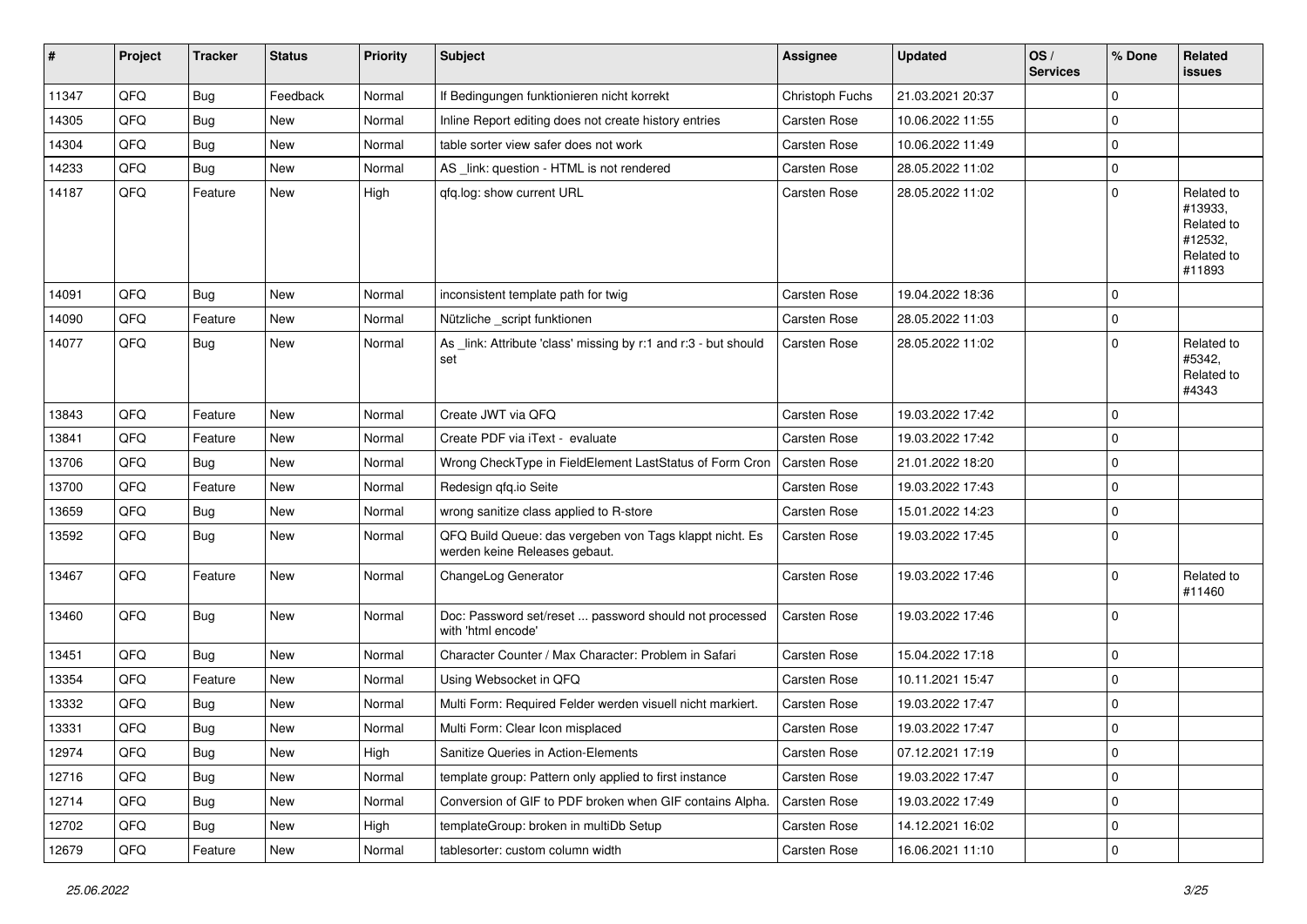| #     | Project | <b>Tracker</b> | <b>Status</b> | <b>Priority</b> | <b>Subject</b>                                                                                                                                      | <b>Assignee</b>     | <b>Updated</b>   | OS/<br><b>Services</b> | % Done      | Related<br><b>issues</b>                      |
|-------|---------|----------------|---------------|-----------------|-----------------------------------------------------------------------------------------------------------------------------------------------------|---------------------|------------------|------------------------|-------------|-----------------------------------------------|
| 12670 | QFQ     | <b>Bug</b>     | New           | High            | Dropdown-Menu classes können nicht mehr angegeben<br>werden                                                                                         | Carsten Rose        | 07.12.2021 17:19 |                        | $\Omega$    |                                               |
| 12664 | QFQ     | Feature        | New           | Normal          | TinyMCE: report/remove malicous HTML/JS Code                                                                                                        | Carsten Rose        | 19.03.2022 17:47 |                        | $\mathbf 0$ | Related to<br>#14320                          |
| 12632 | QFQ     | Feature        | New           | Normal          | TinyMCE: Prepare CSS classes for images                                                                                                             | Carsten Rose        | 04.06.2021 14:35 |                        | 100         | Blocked by<br>#12186                          |
| 12603 | QFQ     | Feature        | New           | Normal          | Dropdown (Select), Radio, checkbox:<br>itemListAlways={{!SELECT key, value}}                                                                        | Carsten Rose        | 19.03.2022 17:47 |                        | $\mathbf 0$ |                                               |
| 12581 | QFQ     | Bug            | New           | Normal          | Form.forward=close: Record 'new' in new browser tab ><br>save (& close) >> Form is not reloaded with new created<br>record id and stays in mode=new | Carsten Rose        | 19.03.2022 17:48 |                        | $\mathbf 0$ |                                               |
| 12545 | QFQ     | <b>Bug</b>     | <b>New</b>    | Urgent          | sql.log not created / updated                                                                                                                       | Carsten Rose        | 14.12.2021 16:02 |                        | $\mathbf 0$ |                                               |
| 12544 | QFQ     | Feature        | New           | High            | a) ' AS _link' new also as ' AS _format', b) sortierung via<br>'display: none;', c) '_format' benoeitgt nicht zwingend<br>u/U/p/m/z/d               | Carsten Rose        | 14.12.2021 16:03 |                        | $\mathbf 0$ |                                               |
| 12532 | QFQ     | Feature        | <b>New</b>    | High            | SIP-Parameter bei Seitenaufruf in Browser-Console<br>anzeigen                                                                                       | Carsten Rose        | 07.12.2021 17:19 |                        | $\mathbf 0$ | Related to<br>#11893,<br>Related to<br>#14187 |
| 12520 | QFQ     | Bug            | New           | Normal          | Switch FE User: still active even FE User session expired                                                                                           | <b>Carsten Rose</b> | 19.03.2022 17:48 |                        | $\mathbf 0$ |                                               |
| 12513 | QFQ     | <b>Bug</b>     | New           | High            | Implement server side check of maxlength                                                                                                            | Carsten Rose        | 07.12.2021 17:19 |                        | $\mathbf 0$ |                                               |
| 12512 | QFQ     | <b>Bug</b>     | New           | Normal          | Some MySQL Installation can't use 'stored procedures'                                                                                               | Carsten Rose        | 19.03.2022 17:48 |                        | $\mathbf 0$ |                                               |
| 12480 | QFQ     | Feature        | <b>New</b>    | Normal          | If QFQ upgrade is running, block further request                                                                                                    | Carsten Rose        | 03.05.2021 20:45 |                        | $\mathbf 0$ |                                               |
| 12477 | QFQ     | Feature        | New           | Normal          | Support for refactoring: Form, FormElement, diverse<br>Tabellen/Spalten, tt-content Records                                                         | Carsten Rose        | 03.05.2021 20:45 |                        | $\mathbf 0$ |                                               |
| 12474 | QFQ     | Feature        | New           | Normal          | Check BaseConfigURL if it is given and the the last char is                                                                                         | Carsten Rose        | 03.05.2021 20:45 |                        | $\mathbf 0$ |                                               |
| 12468 | QFQ     | Bug            | New           | Urgent          | Form: update Form.title after save                                                                                                                  | Carsten Rose        | 03.05.2021 21:12 |                        | $\mathbf 0$ |                                               |
| 12465 | QFQ     | Feature        | New           | Normal          | QFQ Function: use in FE to fill StoreRecord                                                                                                         | Carsten Rose        | 05.05.2021 21:58 |                        | $\pmb{0}$   |                                               |
| 12413 | QFQ     | Feature        | New           | Normal          | STORE_TYPO3: enhance for {{be_users.email:T}},<br>{{fe users.email:T}}                                                                              | Carsten Rose        | 03.05.2021 20:45 |                        | $\mathbf 0$ | Related to<br>#12412.<br>Related to<br>#10012 |
| 12412 | QFQ     | Feature        | New           | Normal          | Action/Escape qualifier 'e' (empty), '0': if given, an empty<br>string (or '0') will be treated as 'not found'                                      | Carsten Rose        | 08.05.2021 09:40 |                        | 0           | Related to<br>#12413,<br>Related to<br>#10012 |
| 12400 | QFQ     | Feature        | New           | Normal          | Tutorial ist in QFQ Doku, Wird in der Suche gefunden, es<br>gibt aber kein Menupunkt - Inhalt ueberpruefen                                          | Carsten Rose        | 03.05.2021 20:45 |                        | $\mathbf 0$ |                                               |
| 12330 | QFQ     | Feature        | New           | Normal          | Copy to input field / text area / TinyMCE                                                                                                           | Carsten Rose        | 07.04.2021 09:01 |                        | $\pmb{0}$   |                                               |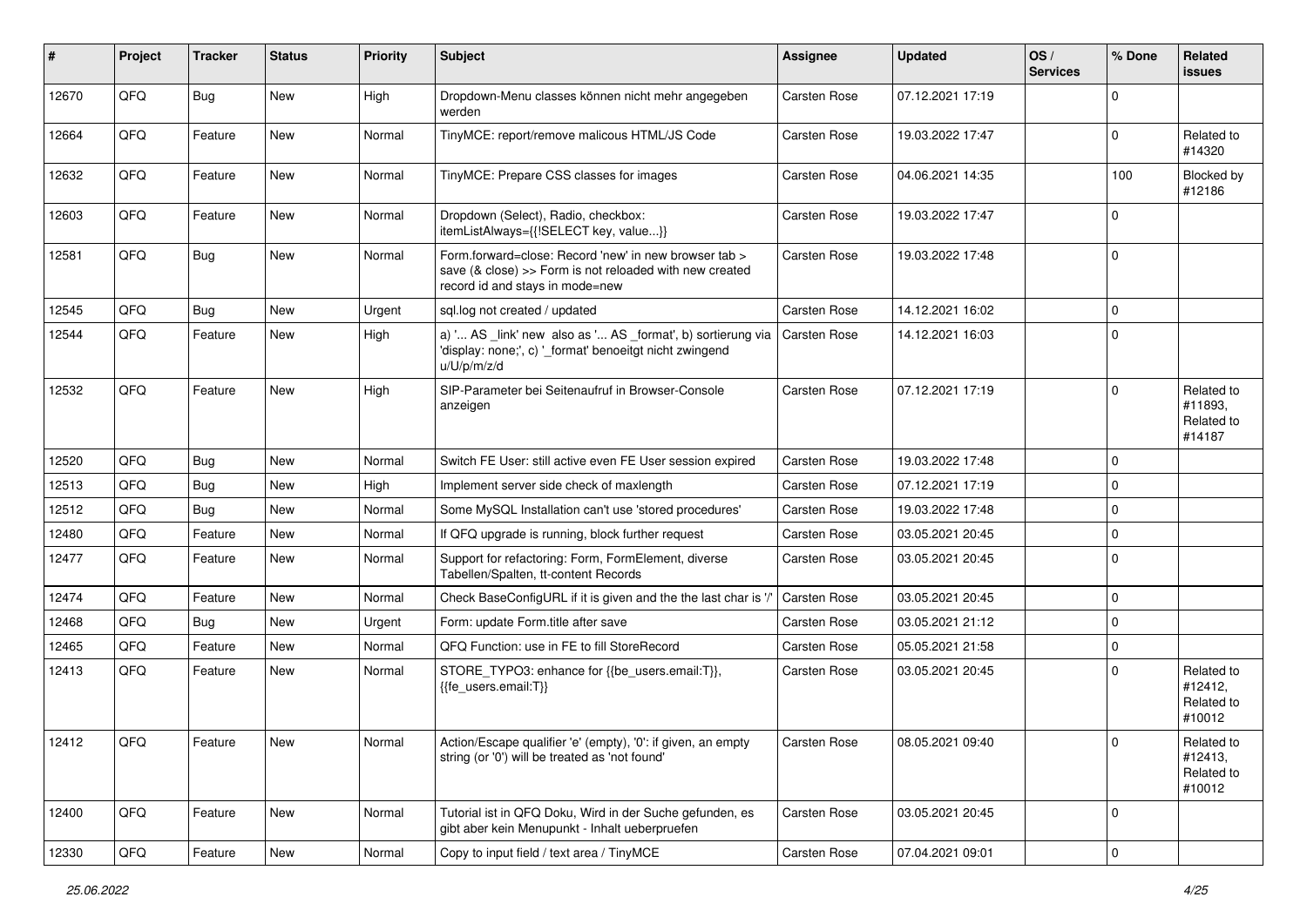| #     | Project | <b>Tracker</b> | <b>Status</b> | <b>Priority</b> | Subject                                                                                              | <b>Assignee</b>                                        | <b>Updated</b>      | $\log$<br><b>Services</b> | % Done    | Related<br>issues                             |                      |
|-------|---------|----------------|---------------|-----------------|------------------------------------------------------------------------------------------------------|--------------------------------------------------------|---------------------|---------------------------|-----------|-----------------------------------------------|----------------------|
| 12327 | QFQ     | <b>Bug</b>     | <b>New</b>    | Normal          | Copy to clipboard: Glyphicon can not be changed                                                      | <b>Carsten Rose</b>                                    | 27.12.2021 17:59    |                           | $\Omega$  |                                               |                      |
| 12269 | QFQ     | Feature        | New           | Normal          | 2FA - Login                                                                                          | Carsten Rose                                           | 03.05.2021 20:45    |                           | $\Omega$  |                                               |                      |
| 12187 | QFQ     | Bug            | New           | Normal          | Trigger FormAsFile() via Report: probably problem with multi   Carsten Rose<br>DB setup              |                                                        | 20.03.2021 21:20    |                           | $\Omega$  |                                               |                      |
| 12186 | QFQ     | Feature        | New           | High            | TinyMCE Config für Objekte                                                                           | <b>Carsten Rose</b>                                    | 07.12.2021 17:19    |                           | $\Omega$  | <b>Blocks</b><br>#12632                       |                      |
| 12163 | QFQ     | Feature        | <b>New</b>    | Normal          | Checkbox: table wrap                                                                                 | <b>Carsten Rose</b>                                    | 03.05.2021 20:51    |                           | $\Omega$  |                                               |                      |
| 12162 | QFQ     | Feature        | New           | Normal          | FE.type=sendmail: personalized mailing (several mails) via<br>template                               | Carsten Rose                                           | 03.05.2021 20:45    |                           | $\Omega$  |                                               |                      |
| 12146 | QFQ     | Feature        | <b>New</b>    | Normal          | Autocron Job: Anzeigen wann der naechste Job ausgefuehrt<br>wird, resp das er nicht ausgefuehrt wird | Carsten Rose                                           | 15.03.2021 15:23    |                           | $\Omega$  |                                               |                      |
| 12133 | QFQ     | <b>Bug</b>     | <b>New</b>    | Normal          | NPM, phpSpreadSheet aktualisieren                                                                    | Carsten Rose                                           | 15.03.2021 09:04    |                           | $\Omega$  |                                               |                      |
| 12119 | QFQ     | Feature        | <b>New</b>    | Normal          | AS paged: error message missing if there ist no 'r' argument.                                        | Carsten Rose                                           | 03.05.2021 20:51    |                           | $\Omega$  |                                               |                      |
| 12109 | QFQ     | Feature        | New           | Normal          | Donwload Link: Plain, SIP, Persistent Link, Peristent SIP -<br>new notation                          | <b>Carsten Rose</b>                                    | 03.05.2021 20:45    |                           | $\Omega$  | Related to<br>#12085                          |                      |
| 12045 | QFQ     | <b>Bug</b>     | <b>New</b>    | Normal          | templateGroup afterSave FE: Aufruf ohne<br>sqlHonorFormElements funktioniert nicht                   | Carsten Rose                                           | 18.02.2021 16:33    |                           | $\Omega$  |                                               |                      |
| 12040 | QFQ     | <b>Bug</b>     | <b>New</b>    | Normal          | FE Mode 'hidden' für zwei FEs auf einer Zeile                                                        | <b>Carsten Rose</b>                                    | 18.02.2021 10:13    |                           | $\Omega$  |                                               |                      |
| 12024 | QFQ     | Feature        | New           | Normal          | Excel Export: text columns by default decode<br>htmlspeciachar()                                     | <b>Carsten Rose</b>                                    | 17.02.2021 23:55    |                           | $\Omega$  | Related to<br>#12022                          |                      |
| 12023 | QFQ     | Feature        | <b>New</b>    | Normal          | MySQL Stored Precdure: QDECODESPECIALCHAR()                                                          | Carsten Rose                                           | 16.02.2021 11:16    |                           | $\Omega$  | Related to<br>#12022                          |                      |
| 11955 | QFQ     | Feature        | <b>New</b>    | Normal          | subrecord: new title option to set <th> attributes - e.g. to<br/>customize tablesorter options.</th> | attributes - e.g. to<br>customize tablesorter options. | <b>Carsten Rose</b> | 03.05.2021 20:47          |           | $\Omega$                                      | Related to<br>#11775 |
| 11893 | QFQ     | Feature        | New           | High            | Broken SIP: a) only report one time, b) only report in main<br>column                                | Carsten Rose                                           | 12.05.2021 12:13    |                           | $\Omega$  | Related to<br>#12532,<br>Related to<br>#14187 |                      |
| 11775 | QFQ     | Feature        | <b>New</b>    | Normal          | Subrecord Tooltip pro Feld                                                                           | Carsten Rose                                           | 18.12.2020 15:22    |                           | $\Omega$  | Related to<br>#11955                          |                      |
| 11752 | QFQ     | <b>Bug</b>     | New           | Normal          | checkbox renders multiple input elements with same name                                              | <b>Carsten Rose</b>                                    | 17.12.2020 14:58    |                           | $\Omega$  | Related to<br>#11750                          |                      |
| 11747 | QFG     | Feature        | New           | Normal          | Maintenance Page with Redirect                                                                       | Carsten Rose                                           | 03.05.2021 20:47    |                           | 0         | Related to<br>#11741                          |                      |
| 11702 | QFQ     | Feature        | New           | Normal          | HTML Special Char makes no sense for 'allbut' if '&' is<br>forbidden                                 | Carsten Rose                                           | 07.12.2021 16:35    |                           | $\Omega$  | Related to<br>#5112,<br>Related to<br>#14320  |                      |
| 11695 | QFQ     | Bug            | New           | Normal          | MultiForm required FE Error                                                                          | Carsten Rose                                           | 04.12.2020 13:34    |                           | $\pmb{0}$ |                                               |                      |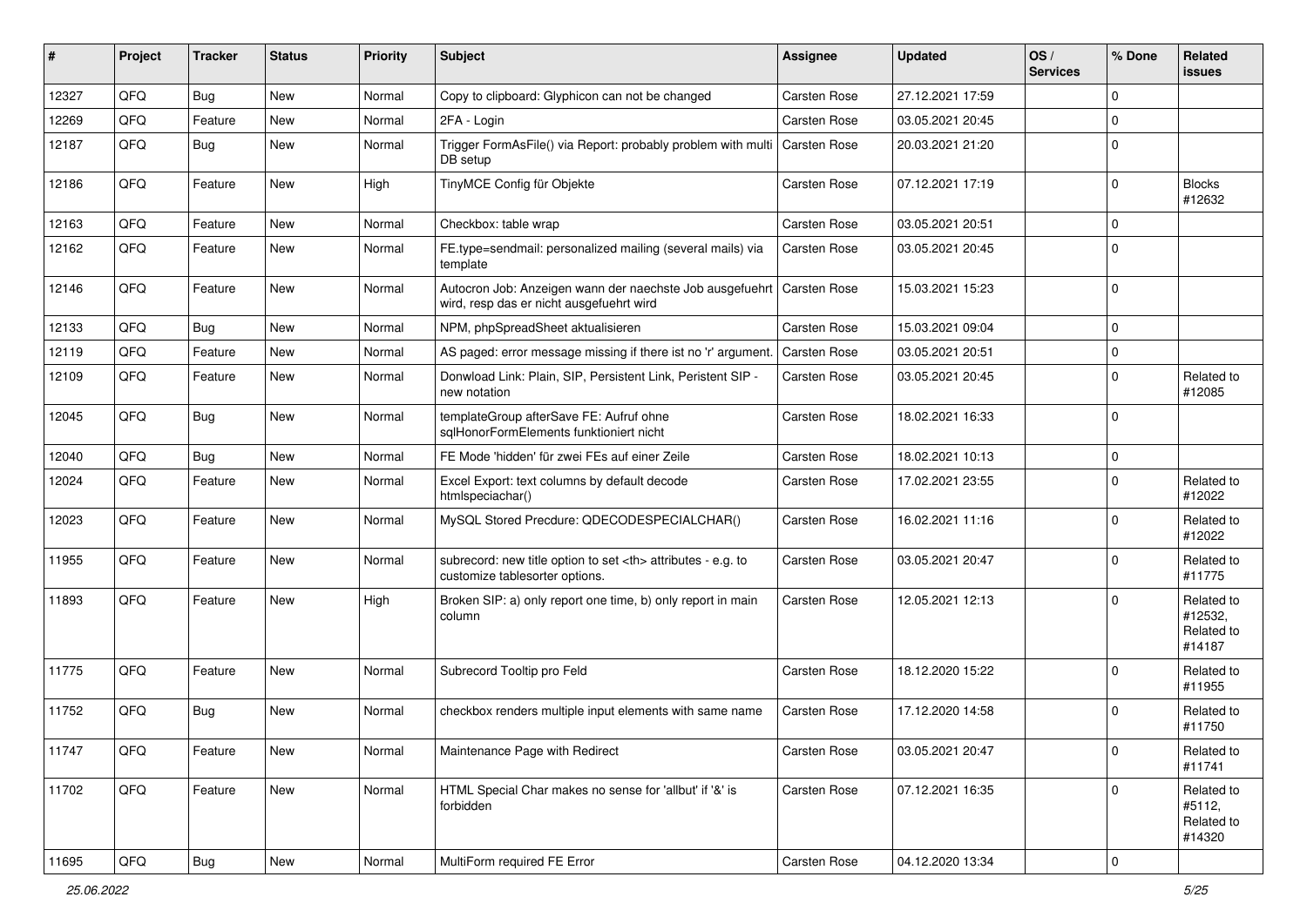| #     | Project        | <b>Tracker</b> | <b>Status</b> | <b>Priority</b> | <b>Subject</b>                                                                      | <b>Assignee</b>     | <b>Updated</b>   | OS/<br><b>Services</b> | % Done      | Related<br><b>issues</b>                                             |
|-------|----------------|----------------|---------------|-----------------|-------------------------------------------------------------------------------------|---------------------|------------------|------------------------|-------------|----------------------------------------------------------------------|
| 11668 | QFQ            | <b>Bug</b>     | <b>New</b>    | Normal          | Play function.sql - problem with mysql                                              | Carsten Rose        | 03.05.2021 20:48 |                        | $\mathbf 0$ |                                                                      |
| 11667 | QFQ            | <b>Bug</b>     | <b>New</b>    | Normal          | MySQL mariadb-server-10.3: Incorrect datetime value                                 | Carsten Rose        | 03.05.2021 20:48 |                        | 0           |                                                                      |
| 11523 | QFQ            | Feature        | New           | Normal          | Mit dynamic Update erkennen, ob Upload gemacht wurde                                | Carsten Rose        | 13.11.2020 15:07 |                        | $\mathbf 0$ | Related to<br>#9533                                                  |
| 11516 | QFQ            | Feature        | <b>New</b>    | Normal          | Multi Page Form (Previous/Next Buttons)                                             | Carsten Rose        | 16.03.2021 17:52 |                        | $\mathbf 0$ |                                                                      |
| 11504 | QFQ            | Feature        | New           | Normal          | Dynamic Update: Button text update for 'Save',' Close' &<br>'Delete'                | Carsten Rose        | 12.11.2020 23:44 |                        | $\Omega$    |                                                                      |
| 11460 | QFQ            | Feature        | <b>New</b>    | Normal          | Easier creation of changelog: gitchangelog                                          | Carsten Rose        | 12.06.2021 10:20 |                        | $\mathbf 0$ | Related to<br>#13467                                                 |
| 11239 | QFQ            | Bug            | New           | Normal          | Radiobutton (plain): horizontales Rendern abhängig vom<br>Datentyp in der Datenbank | Carsten Rose        | 30.09.2020 18:37 |                        | $\mathbf 0$ |                                                                      |
| 11080 | QFQ            | Feature        | New           | Normal          | Send MQTT messages                                                                  | Carsten Rose        | 29.08.2020 19:49 |                        | $\mathbf 0$ |                                                                      |
| 10996 | QFQ            | Feature        | New           | Normal          | Download video via sip: no seek                                                     | Carsten Rose        | 12.08.2020 14:18 |                        | $\mathbf 0$ |                                                                      |
| 10979 | QFQ            | Feature        | New           | Normal          | Ajax Calls an API - dataReport                                                      | Carsten Rose        | 11.05.2022 12:15 |                        | $\pmb{0}$   |                                                                      |
| 10976 | QFQ            | Feature        | New           | Normal          | Excel Export Verbesserungen                                                         | <b>Carsten Rose</b> | 06.08.2020 10:56 |                        | $\mathbf 0$ |                                                                      |
| 10937 | QFQ            | <b>Bug</b>     | New           | Normal          | Fehler mit abhängigen Select- Feldern beim Positionieren                            | Carsten Rose        | 12.11.2020 23:45 |                        | $\mathbf 0$ |                                                                      |
| 10819 | QFQ            | Feature        | New           | Normal          | Persistent SIP - second try                                                         | Carsten Rose        | 29.06.2020 23:02 |                        | $\mathbf 0$ | Related to<br>#6261                                                  |
| 10714 | QFQ            | Feature        | <b>New</b>    | Normal          | multi Table Form                                                                    | Carsten Rose        | 16.03.2021 18:44 |                        | $\mathbf 0$ |                                                                      |
| 10704 | QFQ            | <b>Bug</b>     | New           | Normal          | wkhtml problem rendering fullCalendar.js / fabric.js >><br>successor: puppeteer     | Carsten Rose        | 12.11.2020 23:45 |                        | $\Omega$    | Related to<br>#5024,<br>Related to<br>#4650,<br>Related to<br>#10715 |
| 10658 | QFQ            | <b>Bug</b>     | <b>New</b>    | Normal          | processReadOnly broken                                                              | <b>Carsten Rose</b> | 27.05.2020 17:55 |                        | $\mathbf 0$ |                                                                      |
| 10640 | QFQ            | <b>Bug</b>     | New           | High            | TypeAhead Tag: FE editierbar trotz readOnly                                         | Carsten Rose        | 03.05.2021 21:12 |                        | $\mathbf 0$ |                                                                      |
| 10593 | QFQ            | Feature        | New           | Normal          | label2: text behind input element                                                   | Carsten Rose        | 16.05.2020 10:57 |                        | $\Omega$    |                                                                      |
| 10588 | QFQ            | <b>Bug</b>     | New           | Normal          | typeahed Tag: Doku anpassen                                                         | Carsten Rose        | 12.11.2020 23:45 |                        | 0           |                                                                      |
| 10508 | QFQ            | <b>Bug</b>     | New           | High            | Multi Form broken on Multi DB Instance                                              | Carsten Rose        | 03.05.2021 21:12 |                        | $\pmb{0}$   |                                                                      |
| 10506 | $\mathsf{QFQ}$ | Bug            | New           | High            | Template Group broken on MultiDB instance                                           | Carsten Rose        | 03.05.2021 21:12 |                        | $\pmb{0}$   | Related to<br>#10505                                                 |
| 10322 | QFQ            | <b>Bug</b>     | New           | Normal          | FormElement / Radio: missing column 'enum' >> FE not<br>reported                    | Carsten Rose        | 07.05.2020 09:37 |                        | $\mathbf 0$ |                                                                      |
| 10119 | QFQ            | Feature        | New           | Normal          | Dropdown (selectlist) & Type Ahead: format and catagorize<br>list                   | Carsten Rose        | 07.05.2020 09:36 |                        | $\pmb{0}$   |                                                                      |
| 10115 | QFQ            | Feature        | New           | Normal          | TypeAhead: static list                                                              | Carsten Rose        | 26.02.2020 16:42 |                        | 100         |                                                                      |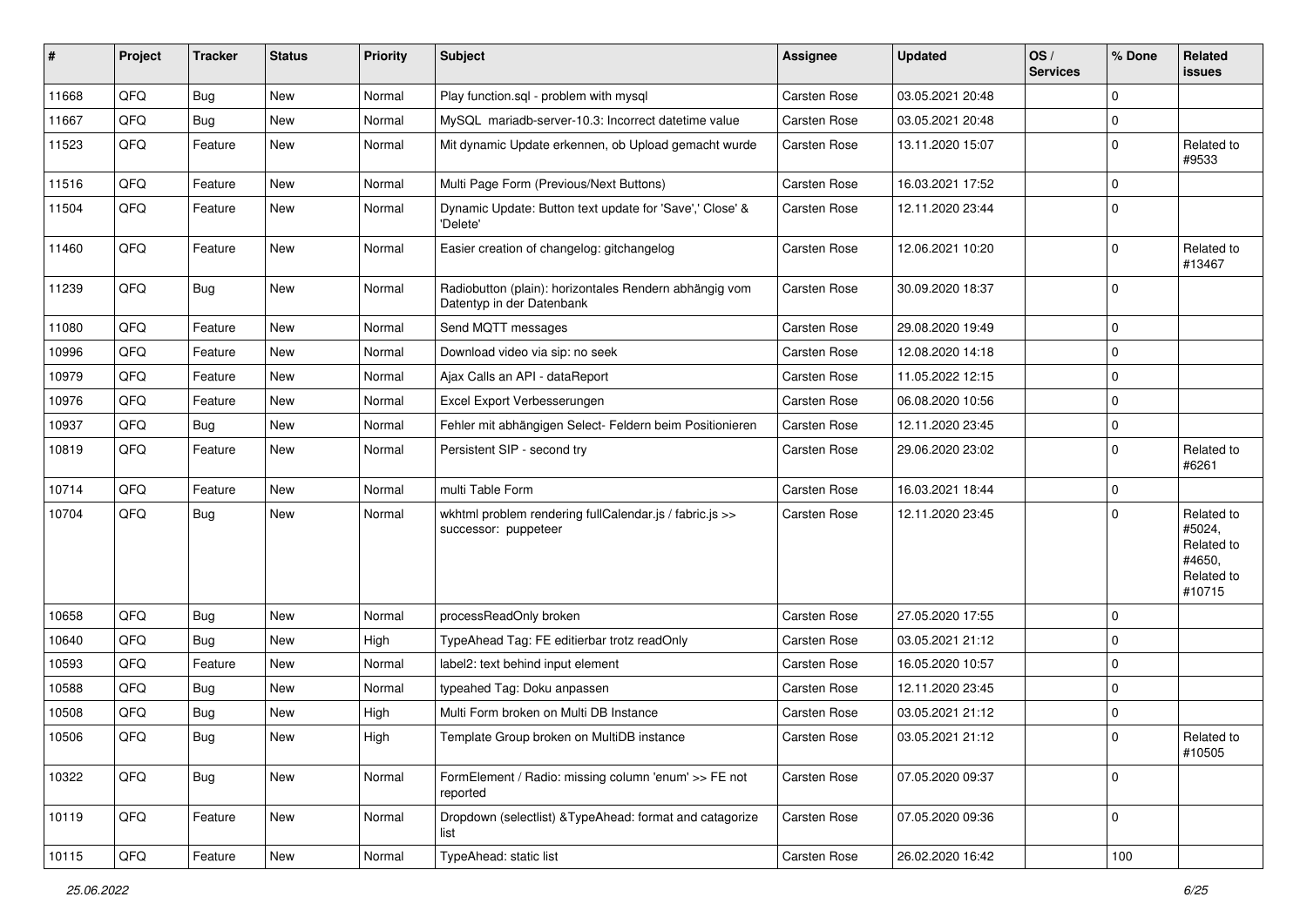| #     | Project | <b>Tracker</b> | <b>Status</b> | <b>Priority</b> | <b>Subject</b>                                                                                                                        | Assignee            | <b>Updated</b>   | OS/<br><b>Services</b> | % Done   | Related<br>issues                                                    |
|-------|---------|----------------|---------------|-----------------|---------------------------------------------------------------------------------------------------------------------------------------|---------------------|------------------|------------------------|----------|----------------------------------------------------------------------|
| 10082 | QFQ     | <b>Bug</b>     | New           | Normal          | FE.type=SELECT - 'sanatize' Class                                                                                                     | <b>Carsten Rose</b> | 07.05.2020 09:36 |                        | $\Omega$ | Related to<br>#10081                                                 |
| 10081 | QFQ     | <b>Bug</b>     | New           | High            | Stale record lock after 'forbidden' character                                                                                         | <b>Carsten Rose</b> | 03.05.2021 21:12 |                        | $\Omega$ | Related to<br>#10082,<br>Related to<br>#9789                         |
| 10080 | QFQ     | Feature        | New           | Normal          | Popup on 'save' / 'close': configure dialog (answer<br>yes/no/cancle/)                                                                | <b>Carsten Rose</b> | 28.03.2021 20:52 |                        | $\Omega$ | Is duplicate<br>of #12262                                            |
| 10014 | QFQ     | Feature        | New           | Normal          | Manual.rst: describe behaviour and process order of<br>fillStoreVar, slaveId, sqlBefore,                                              | Carsten Rose        | 01.02.2020 22:31 |                        | $\Omega$ |                                                                      |
| 9983  | QFQ     | Feature        | New           | Normal          | Report Notation: new keyword 'range'                                                                                                  | Carsten Rose        | 01.02.2020 15:55 |                        | $\Omega$ |                                                                      |
| 9927  | QFQ     | Feature        | New           | Normal          | QFQ Update: a) Update nur machen wenn BE User<br>eingeloggt ist., b) Bei Fehler genaue Meldung welcher<br>Updateschritt Probleme hat. | Carsten Rose        | 22.01.2020 12:59 |                        | $\Omega$ |                                                                      |
| 9811  | QFQ     | Feature        | New           | Normal          | Report: tag every n'th row                                                                                                            | <b>Carsten Rose</b> | 01.02.2020 23:22 |                        | $\Omega$ |                                                                      |
| 9783  | QFQ     | <b>Bug</b>     | New           | Normal          | Email with special characters                                                                                                         | Carsten Rose        | 01.02.2020 23:22 |                        | $\Omega$ |                                                                      |
| 9781  | QFQ     | Feature        | New           | Normal          | Button: CSS class to make buttons smaller                                                                                             | Carsten Rose        | 01.02.2020 23:22 |                        | $\Omega$ |                                                                      |
| 9777  | QFQ     | Feature        | New           | Normal          | Logging QFQ Variables                                                                                                                 | Carsten Rose        | 16.12.2019 17:17 |                        | $\Omega$ |                                                                      |
| 9773  | QFQ     | <b>Bug</b>     | New           | Normal          | form.parameter.formModeGlobal=requiredOff                                                                                             | Carsten Rose        | 01.02.2020 15:56 |                        | $\Omega$ |                                                                      |
| 9707  | QFQ     | Feature        | New           | Normal          | SIP security: encode pageld and check pageld on decode                                                                                | Carsten Rose        | 01.02.2020 23:22 |                        | $\Omega$ |                                                                      |
| 9706  | QFQ     | Feature        | New           | Normal          | Multi File Upload (hidden template group)                                                                                             | Carsten Rose        | 01.02.2020 23:22 |                        | $\Omega$ | Related to<br>#7521,<br>Related to<br>#5562,<br>Related to<br>#13330 |
| 9602  | QFQ     | Feature        | New           | Normal          | Form definition as JSON                                                                                                               | <b>Carsten Rose</b> | 01.02.2020 23:21 |                        | $\Omega$ | Related to<br>#9600                                                  |
| 9537  | QFQ     | Feature        | New           | Normal          | FormEditor: Edit fieldset in FrontEnd                                                                                                 | <b>Carsten Rose</b> | 01.02.2020 23:22 |                        | $\Omega$ |                                                                      |
| 9533  | QFQ     | <b>Bug</b>     | New           | Normal          | FE.type=upload: Check in 'beforeSave' if upload is given                                                                              | Carsten Rose        | 01.02.2020 23:22 |                        | $\Omega$ | Related to<br>#11523                                                 |
| 9531  | QFQ     | <b>Bug</b>     | New           | High            | FE File: Dynamic Update / modeSgl / required detected<br>even it not set                                                              | Carsten Rose        | 11.06.2021 20:32 |                        | $\Omega$ | Related to<br>#12398                                                 |
| 9352  | QFQ     | Feature        | New           | Normal          | FE 'Native' fire slaveld, sqlAfter, sqlIns                                                                                            | Carsten Rose        | 01.02.2020 23:22 |                        | 0        |                                                                      |
| 9348  | QFQ     | Feature        | New           | Normal          | defaultThumbnailSize: pre render thumbnails                                                                                           | Carsten Rose        | 12.06.2021 09:05 |                        | 0        |                                                                      |
| 9347  | QFQ     | <b>Bug</b>     | New           | High            | FE.type=upload with dynamic show/hidden: required not<br>detected                                                                     | Carsten Rose        | 12.06.2021 10:40 |                        | $\Omega$ | Related to<br>#5305,<br>Related to<br>#12398                         |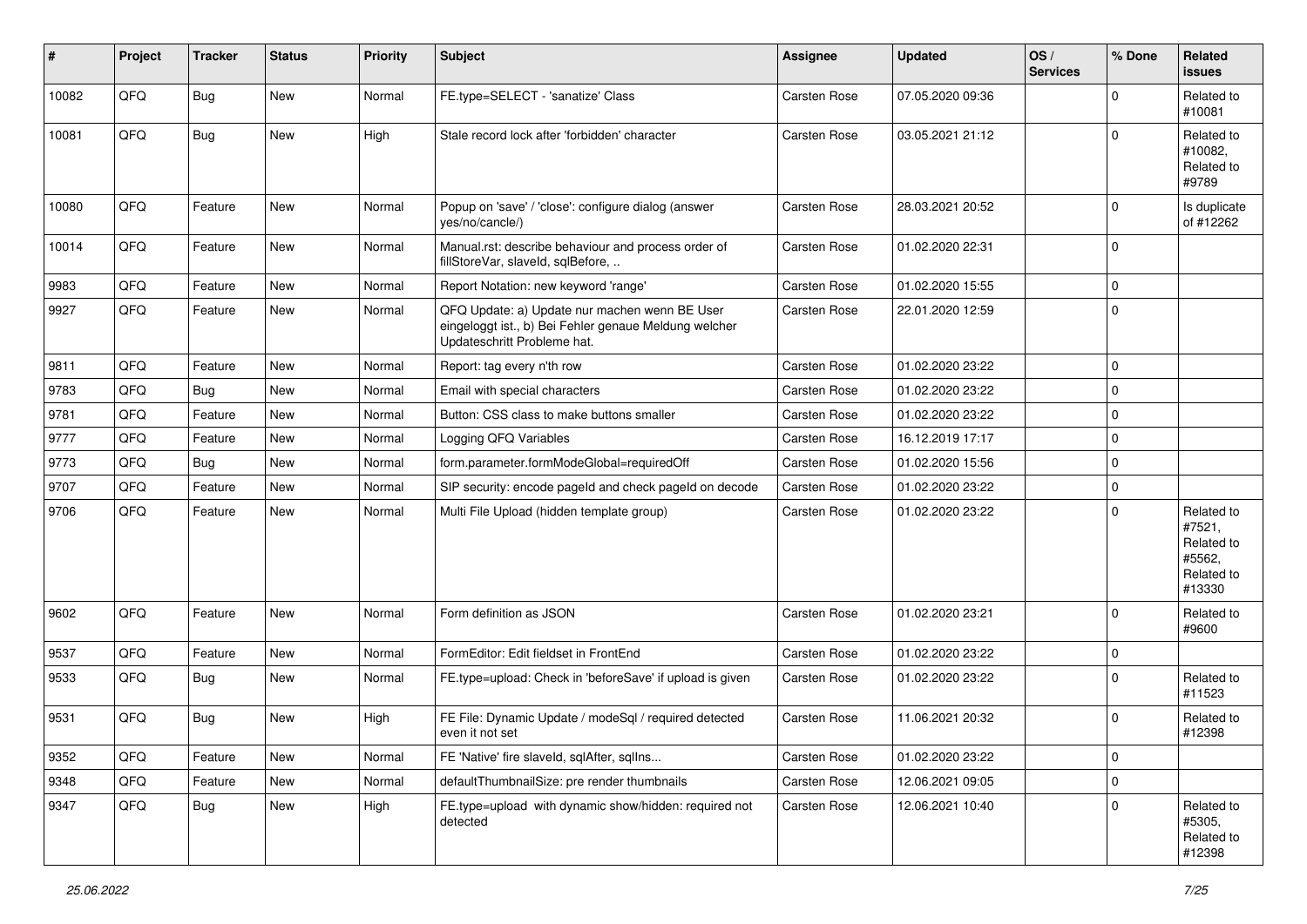| #    | Project        | <b>Tracker</b> | <b>Status</b> | <b>Priority</b> | <b>Subject</b>                                                                                         | Assignee            | <b>Updated</b>   | OS/<br><b>Services</b> | % Done      | Related<br>issues      |
|------|----------------|----------------|---------------|-----------------|--------------------------------------------------------------------------------------------------------|---------------------|------------------|------------------------|-------------|------------------------|
| 9317 | QFQ            | <b>Bug</b>     | <b>New</b>    | Normal          | FE.type=note: with dynamic show/hidden an empty label<br>causes trouble                                | <b>Carsten Rose</b> | 01.02.2020 23:22 |                        | $\Omega$    |                        |
| 9275 | QFQ            | Bug            | New           | Normal          | autcron: t3 page, which takes to long to respond, is not<br>reported properly                          | Carsten Rose        | 01.02.2020 23:22 |                        | 100         |                        |
| 9221 | QFQ            | Feature        | New           | Normal          | typeAhead: Zeichenlimite ausschalten                                                                   | Carsten Rose        | 08.05.2021 17:06 |                        | $\mathbf 0$ |                        |
| 9208 | QFQ            | Feature        | New           | Normal          | Manage 'recent' records                                                                                | Carsten Rose        | 01.02.2020 23:22 |                        | $\mathbf 0$ |                        |
| 9177 | QFQ            | <b>Bug</b>     | New           | Normal          | Bug? QFQ tries to save an action FE, which has real<br>existing column name                            | <b>Carsten Rose</b> | 01.02.2020 23:22 |                        | $\Omega$    |                        |
| 9136 | QFQ            | Feature        | New           | Normal          | Create ZIP files with dynamic PDFs                                                                     | Carsten Rose        | 01.02.2020 23:22 |                        | $\mathbf 0$ |                        |
| 9129 | QFQ            | Feature        | New           | Normal          | sqlValidate: Message as notification, not as error                                                     | <b>Carsten Rose</b> | 01.02.2020 23:22 |                        | 0           | Related to<br>#9128    |
| 9128 | QFQ            | Feature        | New           | Normal          | Error Message: not replaced variables- a) replace back to<br>'{{', b) underline                        | Carsten Rose        | 01.02.2020 23:22 |                        | $\mathbf 0$ | Related to<br>#9129    |
| 9127 | QFQ            | <b>Bug</b>     | <b>New</b>    | Normal          | Error Message: change 'roll over' color - text not readable                                            | Carsten Rose        | 01.02.2020 23:22 |                        | $\Omega$    |                        |
| 9077 | QFQ            | <b>Bug</b>     | <b>New</b>    | Normal          | typeAheadSql: report broken SQL                                                                        | Carsten Rose        | 01.02.2020 23:22 |                        | $\Omega$    |                        |
| 9013 | QFQ            | <b>Bug</b>     | New           | Normal          | Error in Twig template not handled                                                                     | <b>Carsten Rose</b> | 20.10.2021 13:43 |                        | $\mathbf 0$ |                        |
| 8975 | QFQ            | Feature        | New           | Normal          | Report Notation: 2.0                                                                                   | <b>Carsten Rose</b> | 01.02.2020 23:22 |                        | $\Omega$    | Related to<br>#8963    |
| 8962 | QFQ            | Feature        | New           | High            | allow for form fields with identical names                                                             | Carsten Rose        | 03.05.2021 21:14 |                        | $\Omega$    |                        |
| 8806 | QFQ            | Feature        | New           | Normal          | SQL Function nl2br                                                                                     | Carsten Rose        | 01.02.2020 23:22 |                        | $\Omega$    |                        |
| 8719 | QFQ            | Feature        | New           | Normal          | extraButtonLock: add support for 0/1                                                                   | <b>Carsten Rose</b> | 01.02.2020 23:22 |                        | $\mathbf 0$ |                        |
| 8702 | QFQ            | Feature        | New           | Normal          | Load Record which is locked: missing user info                                                         | Carsten Rose        | 11.12.2019 16:16 |                        | $\mathbf 0$ | Related to<br>#9789    |
| 8668 | QFQ            | <b>Bug</b>     | <b>New</b>    | High            | Pill disabled: dyamic mode 'hidden' not respected - FE is still<br>required                            | Carsten Rose        | 03.05.2021 21:14 |                        | $\Omega$    |                        |
| 8431 | QFQ            | <b>Bug</b>     | <b>New</b>    | High            | autocron.php with wrong path                                                                           | Carsten Rose        | 03.05.2021 21:14 |                        | $\mathbf 0$ |                        |
| 8336 | QFQ            | Feature        | New           | Normal          | Form > modified > Close New: a) Optional disable popup, b)<br>custom text, c) mode on save: close stay | Carsten Rose        | 01.02.2020 23:22 |                        | $\Omega$    | Related to<br>#8335    |
| 8217 | QFQ            | Feature        | New           | Normal          | if-elseif-else construct                                                                               | Carsten Rose        | 16.03.2021 18:41 |                        | $\Omega$    | Related to<br>#10716   |
| 8187 | $\mathsf{QFQ}$ | Feature        | New           | Normal          | Subrecord: enable/hide new button - make new/edit/delete<br>customizeable.                             | Carsten Rose        | 06.03.2021 18:44 |                        | $\mathbf 0$ | Related to<br>#11326   |
| 8089 | QFQ            | Feature        | New           | Normal          | Copy/Paste for FormElements                                                                            | Carsten Rose        | 01.02.2020 23:22 |                        | 0           |                        |
| 8083 | QFQ            | <b>Bug</b>     | New           | High            | FormEditor: primary table list does not respect<br>'indexDb={{indexData:Y}}'                           | Carsten Rose        | 03.05.2021 21:14 |                        | $\Omega$    | Has duplicate<br>#6678 |
| 8049 | QFQ            | <b>Bug</b>     | New           | Normal          | FE.type=note, column 'value': text moves some pixel to top<br>after save                               | Carsten Rose        | 01.02.2020 23:22 |                        | $\mathbf 0$ |                        |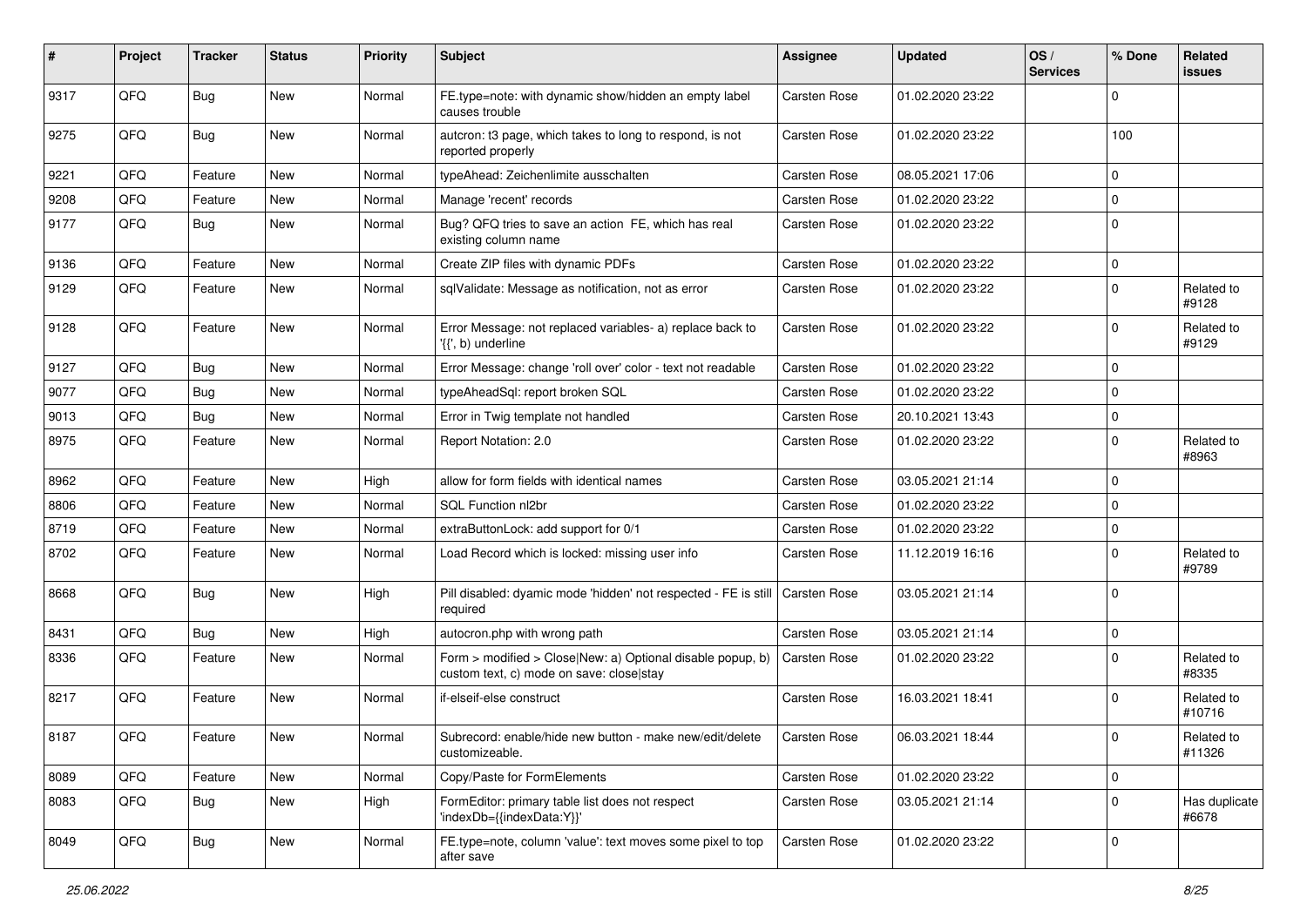| #    | Project | <b>Tracker</b> | <b>Status</b> | <b>Priority</b> | <b>Subject</b>                                                                                        | Assignee            | <b>Updated</b>   | OS/<br><b>Services</b> | % Done      | Related<br><b>issues</b> |
|------|---------|----------------|---------------|-----------------|-------------------------------------------------------------------------------------------------------|---------------------|------------------|------------------------|-------------|--------------------------|
| 7924 | QFQ     | Feature        | <b>New</b>    | Normal          | Radio/Checkbox with Tooltip                                                                           | Carsten Rose        | 01.02.2020 23:22 |                        | $\mathbf 0$ |                          |
| 7920 | QFQ     | Feature        | New           | Normal          | FE: Syntax Highlight, Zeinlenumbruch                                                                  | Carsten Rose        | 01.02.2020 10:03 |                        | $\Omega$    |                          |
| 7899 | QFQ     | <b>Bug</b>     | New           | High            | Fe.type=password / retype / required: always complain<br>about missing value                          | <b>Carsten Rose</b> | 03.05.2021 21:14 |                        | $\mathbf 0$ |                          |
| 7890 | QFQ     | <b>Bug</b>     | <b>New</b>    | Normal          | FormElement 'required': extraButtonInfo not aligned                                                   | <b>Carsten Rose</b> | 11.06.2021 21:17 |                        | $\Omega$    | Related to<br>#11517     |
| 7850 | QFQ     | Feature        | <b>New</b>    | High            | Upload records: non 'pathFileName' column                                                             | <b>Carsten Rose</b> | 03.05.2021 21:14 |                        | $\mathbf 0$ |                          |
| 7812 | QFQ     | Feature        | <b>New</b>    | Normal          | FE 'Subrecord' - new option 'subrecordShowFilter',<br>'subrecordPaging'                               | Carsten Rose        | 01.02.2020 23:22 |                        | $\Omega$    |                          |
| 7795 | QFQ     | Bug            | <b>New</b>    | Normal          | Readonly Form: Typeahead-Felder                                                                       | <b>Carsten Rose</b> | 01.02.2020 23:22 |                        | $\mathbf 0$ |                          |
| 7685 | QFQ     | Bug            | New           | Normal          | Open FormElement from QFQ error message and save<br>modified record: error about missing {{formId:F}} | <b>Carsten Rose</b> | 01.02.2020 23:22 |                        | $\Omega$    |                          |
| 7683 | QFQ     | Feature        | New           | Normal          | Special column names in '{{ SELECT  AS _link }}' should<br>be detected                                | Carsten Rose        | 01.02.2020 23:21 |                        | $\mathbf 0$ |                          |
| 7681 | QFQ     | Feature        | New           | Normal          | Optional switch off 'check for modified record'                                                       | Carsten Rose        | 01.02.2020 23:21 |                        | $\mathbf 0$ |                          |
| 7660 | QFQ     | Feature        | <b>New</b>    | Normal          | IMAP: import mails to DB, move / delete mails                                                         | Carsten Rose        | 01.02.2020 09:52 |                        | $\mathbf 0$ |                          |
| 7650 | QFQ     | Bug            | <b>New</b>    | High            | Optional do not show 'required' sign on FormElement                                                   | Carsten Rose        | 03.05.2021 21:14 |                        | $\mathbf 0$ |                          |
| 7574 | QFQ     | <b>Bug</b>     | <b>New</b>    | Normal          | Substitute error: form element not reported / dont parse<br>Form.note                                 | Carsten Rose        | 01.02.2020 23:21 |                        | $\mathbf 0$ |                          |
| 7547 | QFQ     | <b>Bug</b>     | <b>New</b>    | Normal          | Error Message in afterSave: wrong parameter column<br>reported                                        | <b>Carsten Rose</b> | 01.02.2020 23:22 |                        | $\Omega$    |                          |
| 7524 | QFQ     | <b>Bug</b>     | New           | Normal          | QFQ throws a 'General Error' if 'fileadmin/protected/log/' is<br>not writeable                        | Carsten Rose        | 01.02.2020 23:22 |                        | $\Omega$    |                          |
| 7521 | QFQ     | Feature        | New           | Normal          | TemplateGroup: fe.type=upload                                                                         | Carsten Rose        | 01.02.2020 23:21 |                        | $\mathbf 0$ | Related to<br>#9706      |
| 7520 | QFQ     | Feature        | New           | Normal          | QR Code:  AS _qr ( AS _link)                                                                          | Carsten Rose        | 01.02.2020 23:22 |                        | $\mathbf 0$ |                          |
| 7519 | QFQ     | Feature        | <b>New</b>    | Normal          | Select: Multi                                                                                         | Carsten Rose        | 01.02.2020 23:22 |                        | $\mathbf 0$ |                          |
| 7513 | QFQ     | Bug            | New           | Normal          | Radios not correct aligned                                                                            | <b>Carsten Rose</b> | 01.02.2020 23:22 |                        | $\mathbf 0$ |                          |
| 7512 | QFQ     | <b>Bug</b>     | New           | Normal          | FE: inputType=number >> 'pattern' is not respected                                                    | Carsten Rose        | 01.02.2020 23:22 |                        | $\pmb{0}$   |                          |
| 7481 | QFQ     | Feature        | New           | Normal          | Detect 'BaseUrl' automatically                                                                        | Carsten Rose        | 01.02.2020 23:21 |                        | 0           |                          |
| 7480 | QFQ     | Feature        | New           | Normal          | Record History (Undo / Redo)                                                                          | Carsten Rose        | 11.12.2019 16:16 |                        | $\pmb{0}$   | Related to<br>#2361      |
| 7342 | QFQ     | Feature        | New           | Normal          | add content = hide this                                                                               | Carsten Rose        | 01.02.2020 23:21 |                        | $\mathbf 0$ |                          |
| 7280 | QFQ     | Feature        | New           | Normal          | recently used table                                                                                   | <b>Carsten Rose</b> | 01.02.2020 23:21 |                        | $\mathbf 0$ |                          |
| 7261 | QFQ     | Bug            | New           | Normal          | Report pathFilename for user without path, only the filename   Carsten Rose                           |                     | 01.02.2020 23:21 |                        | $\mathbf 0$ |                          |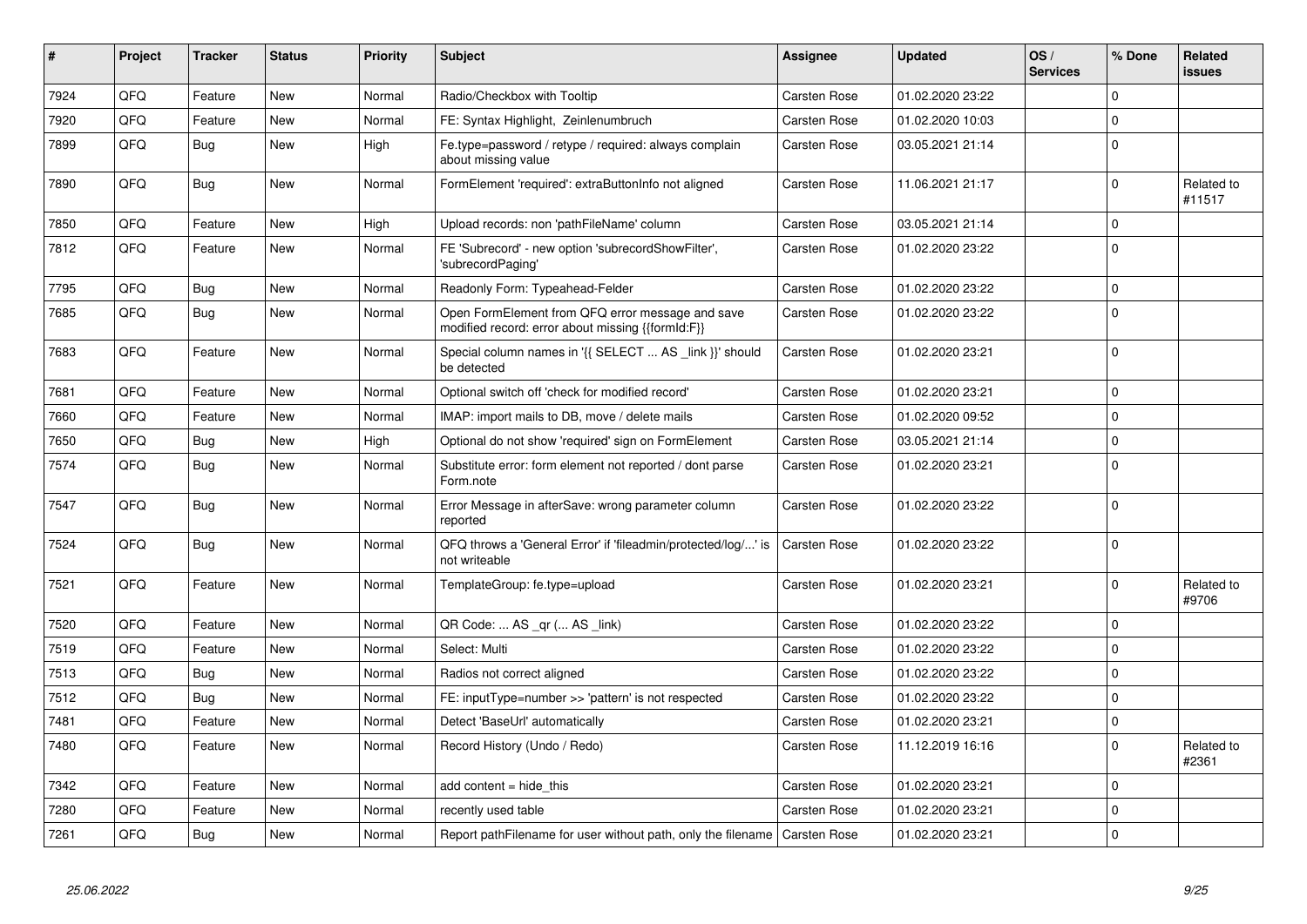| #    | Project | <b>Tracker</b> | <b>Status</b> | <b>Priority</b> | Subject                                                                                                                    | <b>Assignee</b>     | <b>Updated</b>   | OS/<br><b>Services</b> | % Done      | Related<br>issues                           |
|------|---------|----------------|---------------|-----------------|----------------------------------------------------------------------------------------------------------------------------|---------------------|------------------|------------------------|-------------|---------------------------------------------|
| 7239 | QFQ     | Feature        | <b>New</b>    | Normal          | TinyMCE: html tag whitelist                                                                                                | <b>Carsten Rose</b> | 01.02.2020 23:21 |                        | $\Omega$    | Related to<br>#14320                        |
| 7219 | QFQ     | Bug            | New           | Normal          | typeSheadSql / typeAheadSqlPrefetch: change to curly<br>braces                                                             | Carsten Rose        | 01.02.2020 23:21 |                        | $\Omega$    |                                             |
| 7175 | QFQ     | Feature        | <b>New</b>    | Normal          | Upload: md5 hash as filename                                                                                               | Carsten Rose        | 01.02.2020 23:21 |                        | $\Omega$    |                                             |
| 7119 | QFQ     | Feature        | New           | Normal          | Upload: scaleDownWidth, scaleDownHeight                                                                                    | Carsten Rose        | 01.02.2020 23:21 |                        | $\Omega$    |                                             |
| 7109 | QFQ     | Feature        | New           | Normal          | Dynamic Updates: row/element hide                                                                                          | Carsten Rose        | 01.02.2020 23:22 |                        | 0           | Has duplicate<br>#4081                      |
| 7102 | QFQ     | Feature        | New           | Normal          | Comment sign in report: '#' and '--'                                                                                       | Carsten Rose        | 01.02.2020 23:21 |                        | $\Omega$    |                                             |
| 7099 | QFQ     | Feature        | New           | Normal          | Redesign FormEditor                                                                                                        | Carsten Rose        | 01.02.2020 23:21 |                        | $\Omega$    |                                             |
| 7014 | QFQ     | Bug            | New           | Normal          | Sending invalid emails succeeds when<br>debug.redirectAllMailTo is set                                                     | Carsten Rose        | 01.02.2020 23:21 |                        | $\Omega$    |                                             |
| 7002 | QFQ     | <b>Bug</b>     | New           | Normal          | Dynamic Update: row does not disappear / appear                                                                            | Carsten Rose        | 01.02.2020 23:22 |                        | $\Omega$    |                                             |
| 6912 | QFQ     | Bug            | New           | Normal          | error Message Var 'deadline' already set in SIP - in Form<br>with FE.value={{deadline:R:::{{deadlinePeriod:Y}}}}           | Carsten Rose        | 01.02.2020 23:21 |                        | $\Omega$    |                                             |
| 6855 | QFQ     | Feature        | <b>New</b>    | Normal          | With {{feUser:U}}!={{feUser:T}}: Save / Delete: only possible<br>with {{feUserSave:U}}='yes' and '{{feUserDelete:U}}='yes' | Carsten Rose        | 01.02.2020 23:21 |                        | $\Omega$    |                                             |
| 6765 | QFQ     | Feature        | New           | Normal          | Moeglichkeit via QFQ eigene Logs zu schreiben                                                                              | Carsten Rose        | 01.02.2020 23:21 |                        | $\mathbf 0$ |                                             |
| 6723 | QFQ     | Feature        | New           | Normal          | Report QFQ Installation and Version                                                                                        | Carsten Rose        | 12.06.2021 09:07 |                        | $\Omega$    |                                             |
| 6677 | QFQ     | <b>Bug</b>     | New           | Normal          | Error message FE Action Element: no/wrong FE reference<br>who cause the problem.                                           | Carsten Rose        | 01.02.2020 23:21 |                        | $\Omega$    |                                             |
| 6609 | QFQ     | Feature        | <b>New</b>    | Normal          | Formlet: JSON API erweitern                                                                                                | Carsten Rose        | 01.02.2020 23:21 |                        | 50          |                                             |
| 6602 | QFQ     | Feature        | New           | Normal          | Formlet: in Report auf Mausklick ein mini-form oeffnen                                                                     | Carsten Rose        | 11.12.2019 16:16 |                        | $\Omega$    |                                             |
| 6594 | QFQ     | Feature        | New           | Normal          | Excel: on download, check if there is a valid sip                                                                          | Carsten Rose        | 01.02.2020 23:21 |                        | $\Omega$    |                                             |
| 6483 | QFQ     | <b>Bug</b>     | New           | Normal          | R Store funktioniert nicht bei 'Report Notation' im FE                                                                     | Carsten Rose        | 01.02.2020 23:21 |                        | $\Omega$    |                                             |
| 6462 | QFQ     | <b>Bug</b>     | New           | Normal          | File Upload: Nutzlose Fehlermeldung wenn Datei zu gross                                                                    | Carsten Rose        | 01.02.2020 23:21 |                        | $\Omega$    | Related to<br>#6139                         |
| 6437 | QFQ     | Feature        | New           | Normal          | Neuer Mode Button bei FormElementen                                                                                        | Carsten Rose        | 01.02.2020 23:21 |                        | $\Omega$    | Related to<br>#9668,<br>Blocked by<br>#9678 |
| 6292 | QFQ     | Feature        | New           | Normal          | Download: File speichern mit Hash aber original Filename in   Carsten Rose<br>der Datenbank vermerken fuer Downloads       |                     | 01.02.2020 23:21 |                        | $\mathbf 0$ |                                             |
| 6289 | QFQ     | Feature        | New           | Normal          | Form: Log                                                                                                                  | Carsten Rose        | 01.02.2020 23:21 |                        | 0           |                                             |
| 6261 | QFQ     | Feature        | New           | Normal          | Persistent SIP                                                                                                             | Carsten Rose        | 12.06.2021 09:07 |                        | 0           | Related to<br>#10819                        |
| 5782 | QFQ     | Feature        | New           | Normal          | NextCloud API                                                                                                              | Carsten Rose        | 01.02.2020 10:02 |                        | $\pmb{0}$   |                                             |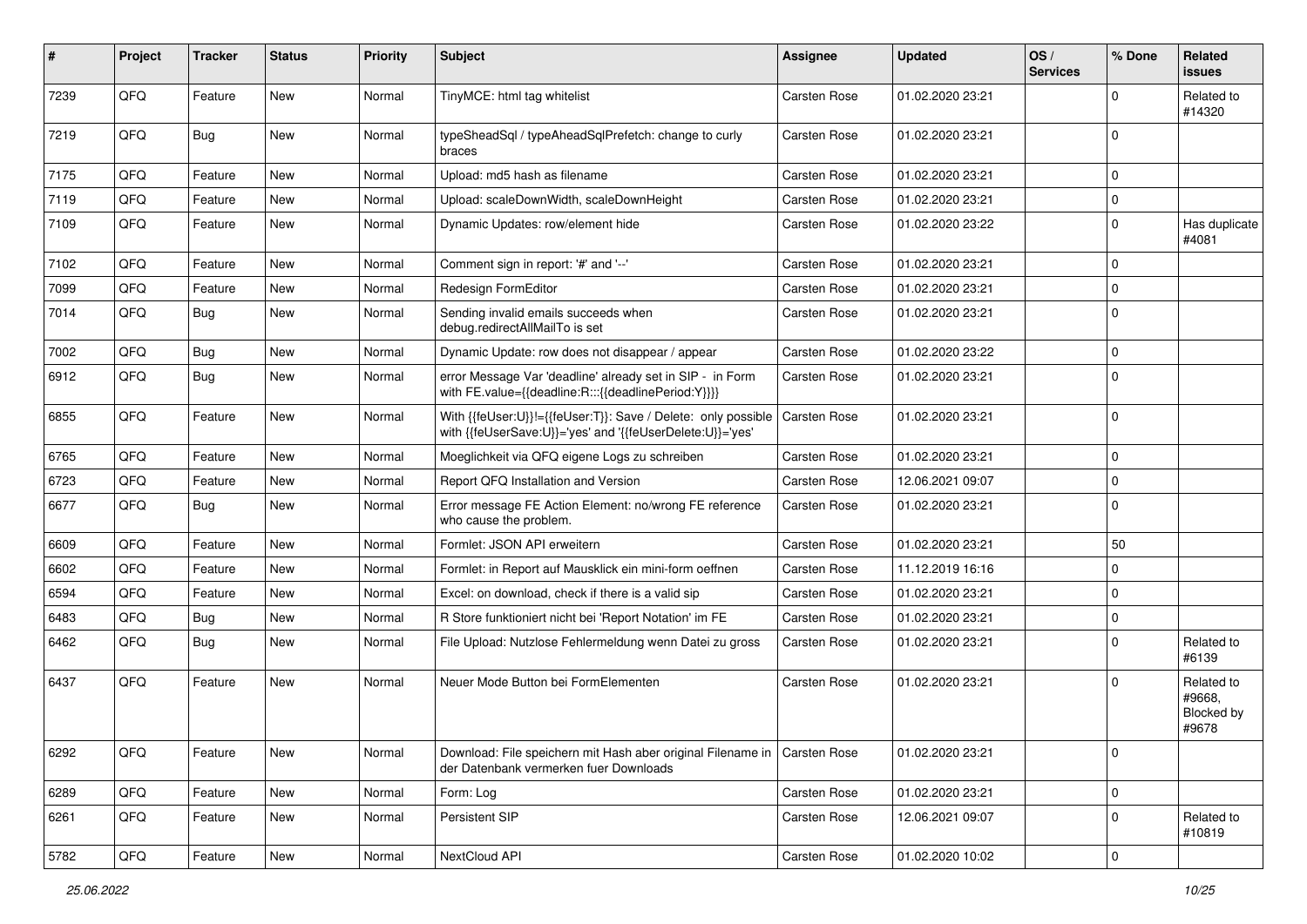| $\vert$ # | Project | <b>Tracker</b> | <b>Status</b> | <b>Priority</b> | Subject                                                                                            | Assignee            | <b>Updated</b>   | OS/<br><b>Services</b> | % Done      | Related<br><b>issues</b>                    |
|-----------|---------|----------------|---------------|-----------------|----------------------------------------------------------------------------------------------------|---------------------|------------------|------------------------|-------------|---------------------------------------------|
| 5715      | QFQ     | Feature        | <b>New</b>    | High            | PDF Caching                                                                                        | Carsten Rose        | 03.05.2021 21:14 |                        | $\Omega$    | Related to<br>#5851,<br>Related to<br>#6357 |
| 5576      | QFQ     | Bug            | <b>New</b>    | Normal          | Using MySQL 'DROP' requires privilege - wich is not really<br>necessary.                           | <b>Carsten Rose</b> | 01.02.2020 23:21 |                        | $\mathbf 0$ |                                             |
| 5559      | QFQ     | <b>Bug</b>     | New           | Normal          | FE.type = Upload: 'accept' might contain variables                                                 | Carsten Rose        | 11.05.2020 21:23 |                        | $\pmb{0}$   |                                             |
| 5459      | QFQ     | Bug            | <b>New</b>    | High            | Multi DB: spread system tables between 'QFQ' and<br>Data'-DB                                       | Carsten Rose        | 03.05.2021 21:14 |                        | $\mathbf 0$ | Related to<br>#4720                         |
| 5345      | QFQ     | Feature        | New           | Normal          | Report: UPDATE / INSERT / DELETE statements should<br>trigger subqueries, depending on the result. | Carsten Rose        | 27.05.2020 16:11 |                        | $\pmb{0}$   |                                             |
| 5305      | QFQ     | <b>Bug</b>     | <b>New</b>    | Normal          | Upload FormElement: nicht disabled by readonly Form                                                | Carsten Rose        | 16.06.2021 13:43 |                        | $\Omega$    | Related to<br>#9347,<br>Related to<br>#9834 |
| 5221      | QFQ     | Bug            | New           | High            | Download Dialog: Bleibt stehen in FF wenn Datei<br>automatisch gespeichert wird.                   | Carsten Rose        | 03.05.2021 21:14 |                        | $\mathbf 0$ |                                             |
| 5131      | QFQ     | Feature        | New           | Normal          | Activate Spin Gear ('wait/busy' indicator) via LINK attribute                                      | <b>Carsten Rose</b> | 01.02.2020 23:21 |                        | $\pmb{0}$   |                                             |
| 4756      | QFQ     | Bug            | New           | Normal          | Form dirty even nothing changes                                                                    | Carsten Rose        | 11.12.2019 16:16 |                        | $\pmb{0}$   |                                             |
| 4413      | QFQ     | Feature        | New           | Normal          | fieldset: show/hidden, modeSql, dynamicUpdate                                                      | Carsten Rose        | 09.02.2022 15:19 |                        | $\pmb{0}$   |                                             |
| 4250      | QFQ     | Feature        | New           | Normal          | AutoCron in QFQ via PHP                                                                            | Carsten Rose        | 01.02.2020 23:21 |                        | $\Omega$    | Related to<br>#3292,<br>Related to<br>#3291 |
| 4082      | QFQ     | Feature        | <b>New</b>    | Normal          | Dynamic Update: modeSql - useful default                                                           | Carsten Rose        | 01.02.2020 23:22 |                        | $\mathbf 0$ |                                             |
| 4050      | QFQ     | Feature        | New           | Normal          | sql.log: 1) FormElement ID which causes a specific action<br>2) Result in the same row.            | Carsten Rose        | 15.04.2020 11:35 |                        | $\mathbf 0$ | Related to<br>#5458                         |
| 4023      | QFQ     | Feature        | New           | Normal          | prepared statements - FE action: salveld, sqlInsert,<br>sqlUpdate, sqlDelete, sqlBefore, sqlAfter  | Carsten Rose        | 11.12.2019 16:15 |                        | $\mathbf 0$ |                                             |
| 3864      | QFQ     | Feature        | New           | Normal          | Encrypt / decrypt field                                                                            | <b>Carsten Rose</b> | 08.03.2021 18:08 |                        | $\pmb{0}$   |                                             |
| 3727      | QFQ     | Feature        | New           | High            | Security: Session Hijacking erschweren                                                             | Carsten Rose        | 03.05.2021 21:14 |                        | $\pmb{0}$   |                                             |
| 3547      | QFQ     | <b>Bug</b>     | New           | Normal          | FE of type 'note' causes writing of empty fields.                                                  | Carsten Rose        | 01.02.2020 23:21 |                        | $\mathbf 0$ |                                             |
| 3504      | QFQ     | Feature        | New           | Normal          | Logging: welche Action FEs werden wann wie ausgefuehrt                                             | Carsten Rose        | 01.02.2020 23:21 |                        | $\mathbf 0$ | Related to<br>#5458.<br>Related to<br>#4092 |
| 3432      | QFQ     | Feature        | <b>New</b>    | Normal          | subrecord: dynamicUpdate                                                                           | Carsten Rose        | 11.06.2020 21:10 |                        | $\Omega$    | Related to<br>#5691                         |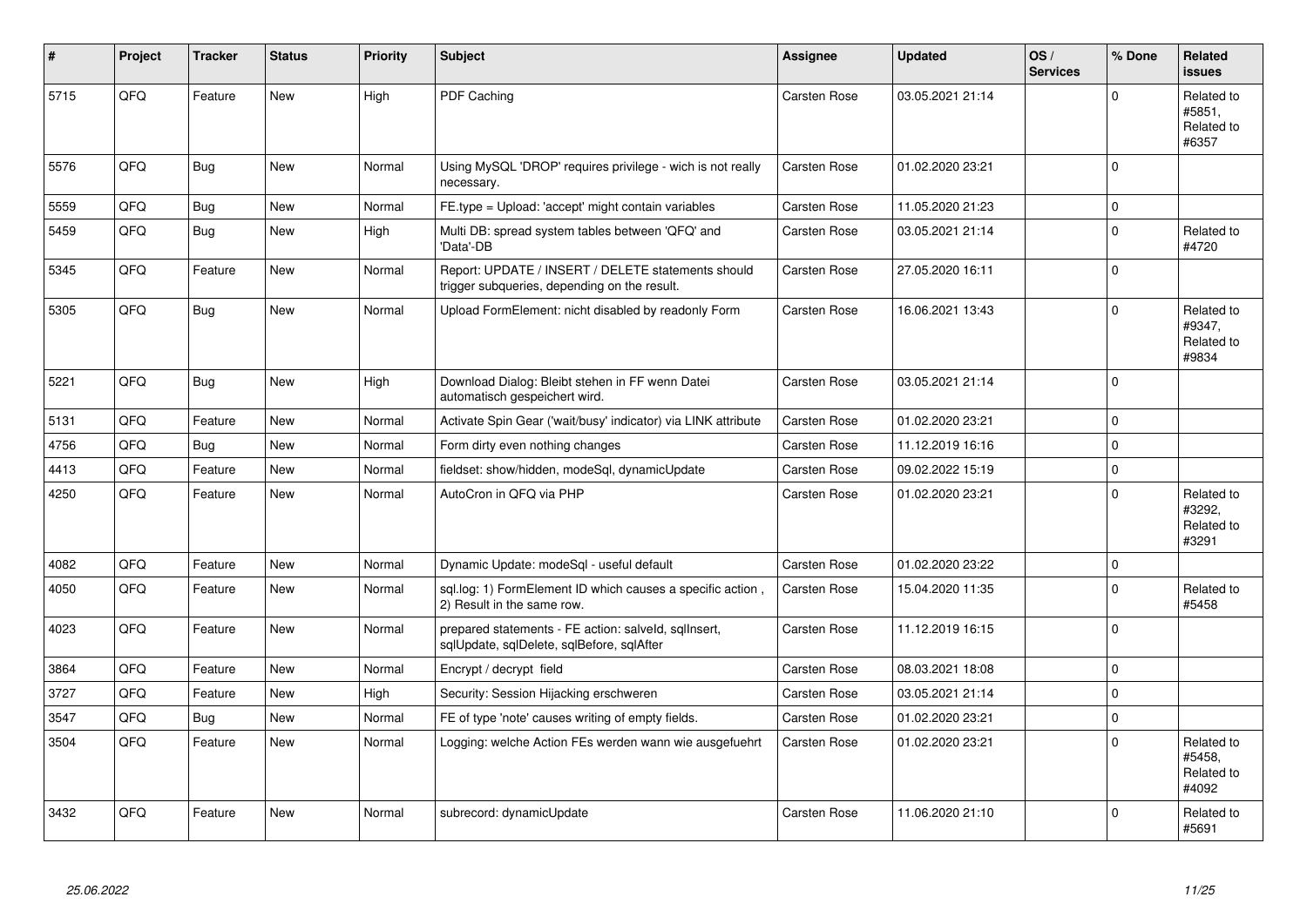| $\vert$ # | Project | <b>Tracker</b> | <b>Status</b> | <b>Priority</b> | Subject                                                                                            | Assignee            | <b>Updated</b>   | OS/<br><b>Services</b> | % Done       | Related<br><b>issues</b>                                               |
|-----------|---------|----------------|---------------|-----------------|----------------------------------------------------------------------------------------------------|---------------------|------------------|------------------------|--------------|------------------------------------------------------------------------|
| 2361      | QFQ     | Feature        | <b>New</b>    | Normal          | Logging wer/wann/wo welches Formular aufgerufen hat                                                | Carsten Rose        | 11.12.2019 16:15 |                        | $\Omega$     | Related to<br>#4432,<br>Related to<br>#7480                            |
| 14371     | QFQ     | Feature        | Priorize      | Normal          | <b>LDAP via REPORT</b>                                                                             | Carsten Rose        | 19.06.2022 16:37 |                        | $\mathbf 0$  |                                                                        |
| 14290     | QFQ     | Feature        | Priorize      | Normal          | FormEditor: Show Table Definition                                                                  | Carsten Rose        | 19.06.2022 16:37 |                        | $\mathbf 0$  |                                                                        |
| 14283     | QFQ     | Bug            | Priorize      | Normal          | HEIC / HEIF convert doesn't trigger                                                                | Carsten Rose        | 19.06.2022 16:37 |                        | $\mathbf 0$  |                                                                        |
| 12504     | QFQ     | Feature        | Priorize      | Normal          | sql.log: report fe.id                                                                              | Carsten Rose        | 05.05.2021 22:09 |                        | $\mathbf 0$  |                                                                        |
| 12503     | QFQ     | Feature        | Priorize      | Normal          | Detect dangerous UPDATE statement with missing WHERE                                               | <b>Carsten Rose</b> | 05.05.2021 22:09 |                        | $\mathbf 0$  |                                                                        |
| 12452     | QFQ     | Feature        | Priorize      | Normal          | BaseURL: alsways with '/' at the end                                                               | <b>Carsten Rose</b> | 19.06.2022 13:45 |                        | $\Omega$     | Related to<br>#10782                                                   |
| 12325     | QFQ     | <b>Bug</b>     | Priorize      | Normal          | MultiDB form.dblndex not working for report syntax                                                 | Carsten Rose        | 07.09.2021 13:37 |                        | $\mathbf 0$  | Related to<br>#12145,<br>Related to<br>#12314                          |
| 11320     | QFQ     | Feature        | Priorize      | Normal          | Typo3 Version 10 support                                                                           | Carsten Rose        | 05.05.2021 22:09 |                        | $\mathbf 0$  |                                                                        |
| 10015     | QFQ     | Feature        | Priorize      | Normal          | Monospace in Textarea                                                                              | Carsten Rose        | 03.02.2020 13:40 |                        | $\mathbf{0}$ |                                                                        |
| 10012     | QFQ     | Feature        | Priorize      | Normal          | redirectAllMailTo: {{beEmail:T}}                                                                   | Carsten Rose        | 08.05.2021 09:54 |                        | $\mathbf 0$  | Related to<br>#12412,<br>Related to<br>#12413,<br>Related to<br>#10011 |
| 10011     | QFQ     | Feature        | Priorize      | Normal          | Offer new STORE_TYPO3 Variable 'beUser', 'beEmail'                                                 | <b>Carsten Rose</b> | 08.05.2021 09:51 |                        | $\Omega$     | Related to<br>#10012,<br>Related to<br>#12511                          |
| 10005     | QFQ     | Feature        | Priorize      | Normal          | Report / special column name:  AS _calendar                                                        | <b>Carsten Rose</b> | 03.06.2020 17:28 |                        | $\mathbf 0$  |                                                                        |
| 9975      | QFQ     | <b>Bug</b>     | Priorize      | Normal          | Dropdown Menu: 'r:3' broken                                                                        | Carsten Rose        | 01.02.2020 10:13 |                        | $\mathbf 0$  |                                                                        |
| 9968      | QFQ     | Feature        | Priorize      | Normal          | Tooltip in Links for Developer                                                                     | Carsten Rose        | 01.02.2020 23:17 |                        | $\mathbf 0$  |                                                                        |
| 9958      | QFQ     | <b>Bug</b>     | Priorize      | Normal          | Broken subrecord query: no error message                                                           | Carsten Rose        | 05.02.2021 15:15 |                        | $\mathbf 0$  |                                                                        |
| 9947      | QFQ     | <b>Bug</b>     | Priorize      | Normal          | Unwanted error message if missing 'typeAheadSqlPrefetch'                                           | Carsten Rose        | 01.02.2020 10:13 |                        | $\mathbf 0$  |                                                                        |
| 9928      | QFQ     | Feature        | Priorize      | Normal          | SpecialColumnName: a) Deprecated: ' AS "_+tag " ' , b)<br>New: ' AS "_ <tag1><tag2>"</tag2></tag1> | Carsten Rose        | 01.02.2020 23:17 |                        | $\mathbf 0$  | Related to<br>#9929                                                    |
| 9900      | QFQ     | Feature        | Priorize      | Normal          | Generic API Call: tt-content record >> JSON                                                        | Carsten Rose        | 01.02.2020 10:13 |                        | $\mathbf 0$  |                                                                        |
| 9862      | QFQ     | <b>Bug</b>     | Priorize      | Normal          | Failed writing to sql mail qfq.log should throw an exception                                       | Carsten Rose        | 01.02.2020 10:13 |                        | $\mathbf 0$  |                                                                        |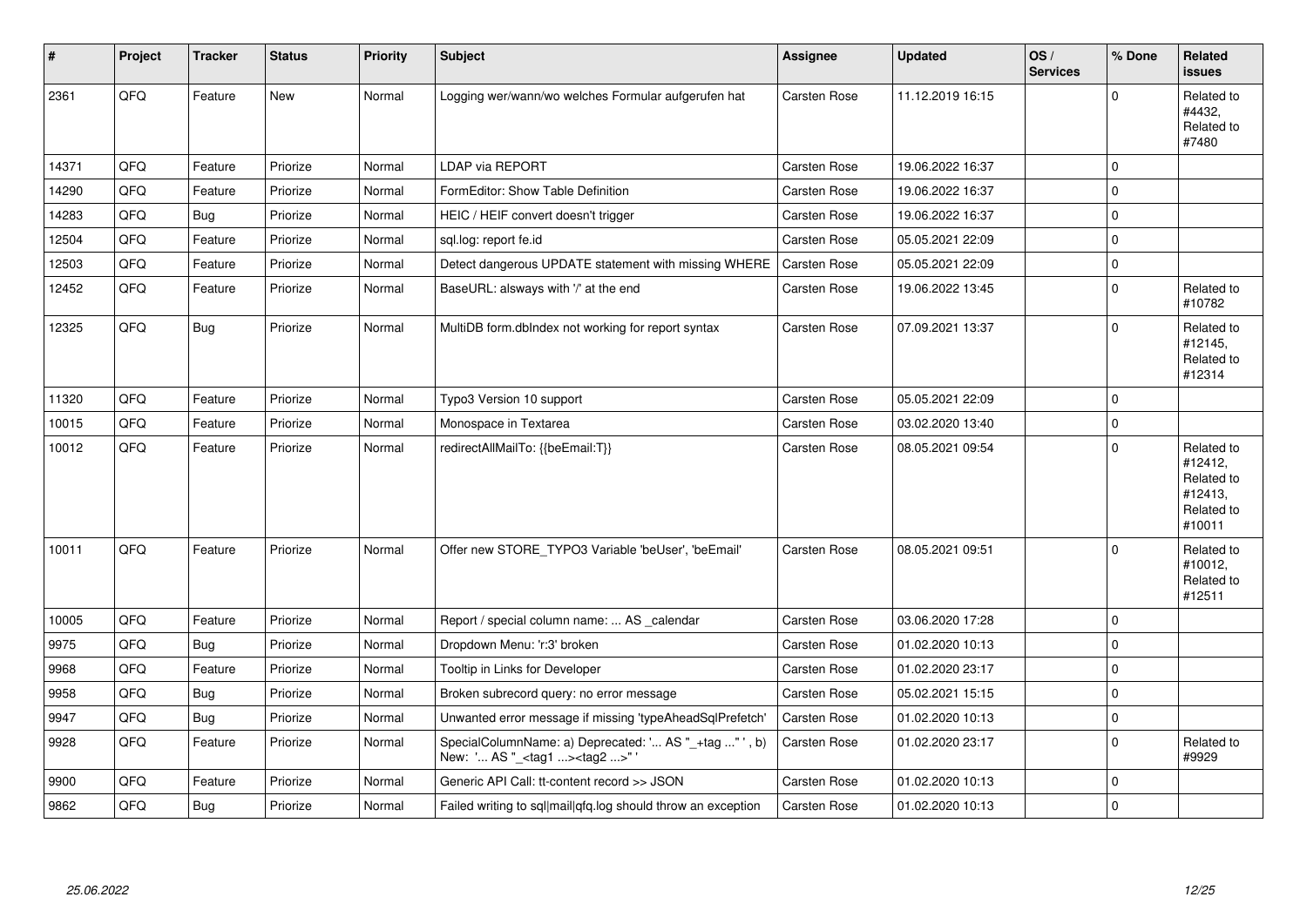| #    | Project | <b>Tracker</b> | <b>Status</b> | <b>Priority</b> | <b>Subject</b>                                                                                           | Assignee            | <b>Updated</b>   | OS/<br><b>Services</b> | % Done   | Related<br><b>issues</b>                                                |
|------|---------|----------------|---------------|-----------------|----------------------------------------------------------------------------------------------------------|---------------------|------------------|------------------------|----------|-------------------------------------------------------------------------|
| 9834 | QFQ     | <b>Bug</b>     | Priorize      | Normal          | Input elements with tag 'disabled' are missing on<br>form-submit: server option 'processReadOnly' broken | Carsten Rose        | 07.12.2021 16:43 |                        | $\Omega$ | Related to<br>#9691,<br>Related to<br>#5305, Has<br>duplicate<br>#12331 |
| 9668 | QFQ     | Feature        | Priorize      | Normal          | Form.mode: rename 'hidden' to 'hide'                                                                     | Carsten Rose        | 05.05.2021 22:14 |                        | $\Omega$ | Related to<br>#6437                                                     |
| 9534 | QFQ     | <b>Bug</b>     | Priorize      | Urgent          | FE.type=upload: 'Unknown Mode: ID"                                                                       | <b>Carsten Rose</b> | 03.05.2021 21:14 |                        | $\Omega$ | Related to<br>#9532                                                     |
| 9394 | QFQ     | Feature        | Priorize      | Normal          | REST: allow for non numerical ids in get requests                                                        | Carsten Rose        | 05.05.2021 22:10 |                        | $\Omega$ |                                                                         |
| 9346 | QFQ     | Feature        | Priorize      | Normal          | beforeSave: check if an upload is given                                                                  | Carsten Rose        | 11.06.2021 21:18 |                        | 0        |                                                                         |
| 9173 | QFQ     | <b>Bug</b>     | Priorize      | Urgent          | Stale Record Lock: Firefox                                                                               | <b>Carsten Rose</b> | 03.05.2021 21:14 |                        | $\Omega$ | Related to<br>#9789                                                     |
| 9121 | QFQ     | <b>Bug</b>     | Priorize      | High            | sip links have r and __dbIndexData set                                                                   | Carsten Rose        | 12.06.2021 10:41 |                        | $\Omega$ |                                                                         |
| 8963 | QFQ     | Feature        | Priorize      | Normal          | Setting values in a store: flexible way                                                                  | Carsten Rose        | 05.05.2021 22:10 |                        | $\Omega$ | Related to<br>#8975                                                     |
| 8585 | QFQ     | Feature        | Priorize      | Normal          | Enhance Error message for 'unknown form'                                                                 | <b>Carsten Rose</b> | 01.02.2020 10:13 |                        | $\Omega$ |                                                                         |
| 8584 | QFQ     | Feature        | Priorize      | Normal          | FE 'Action' - never assign to Container (except Template<br>Group)                                       | Carsten Rose        | 01.02.2020 10:13 |                        | $\Omega$ |                                                                         |
| 8277 | QFQ     | Feature        | Priorize      | Normal          | fe.parameter.default=                                                                                    | Carsten Rose        | 01.02.2020 23:17 |                        | $\Omega$ | Related to<br>#8113                                                     |
| 8204 | QFQ     | Feature        | Priorize      | High            | Position 'required mark'                                                                                 | Carsten Rose        | 16.06.2021 13:44 |                        | 0        |                                                                         |
| 8082 | QFQ     | Feature        | Priorize      | High            | Contact form without saving record                                                                       | Carsten Rose        | 07.12.2021 15:20 |                        | $\Omega$ | Related to<br>#8587,<br><b>Blocks</b><br>#11850                         |
| 8044 | QFQ     | Feature        | Priorize      | Normal          | Transaction: a) Form, b) Report                                                                          | Carsten Rose        | 05.05.2021 22:14 |                        | $\Omega$ | Related to<br>#8043                                                     |
| 8037 | QFQ     | <b>Bug</b>     | Priorize      | Normal          | FE.type=upload (advanced mode): {{slaveld:V}} missing<br>during dynamic update                           | Carsten Rose        | 01.02.2020 10:13 |                        | $\Omega$ |                                                                         |
| 8034 | QFQ     | Feature        | Priorize      | Normal          | FormElement 'data': 22.22.2222 should not be accepted                                                    | Carsten Rose        | 01.02.2020 10:13 |                        | $\Omega$ |                                                                         |
| 7656 | QFQ     | <b>Bug</b>     | Priorize      | Normal          | FE with required, 'pattern' and 'extraButtonLock': always<br>complain about missing value                | Carsten Rose        | 01.02.2020 10:13 |                        | $\Omega$ |                                                                         |
| 7630 | QFQ     | Feature        | Priorize      | Normal          | detailed error message for simple upload                                                                 | Carsten Rose        | 01.02.2020 10:13 |                        | $\Omega$ |                                                                         |
| 7616 | QFQ     | Bug            | Priorize      | Normal          | Selectlist with Enum & Dynamic Update                                                                    | Carsten Rose        | 01.02.2020 10:13 |                        | $\Omega$ |                                                                         |
| 7522 | QFQ     | Feature        | Priorize      | Normal          | Inserting default index.html to folder (Avoid Apache<br>Indexing)                                        | Carsten Rose        | 01.02.2020 10:13 |                        | $\Omega$ |                                                                         |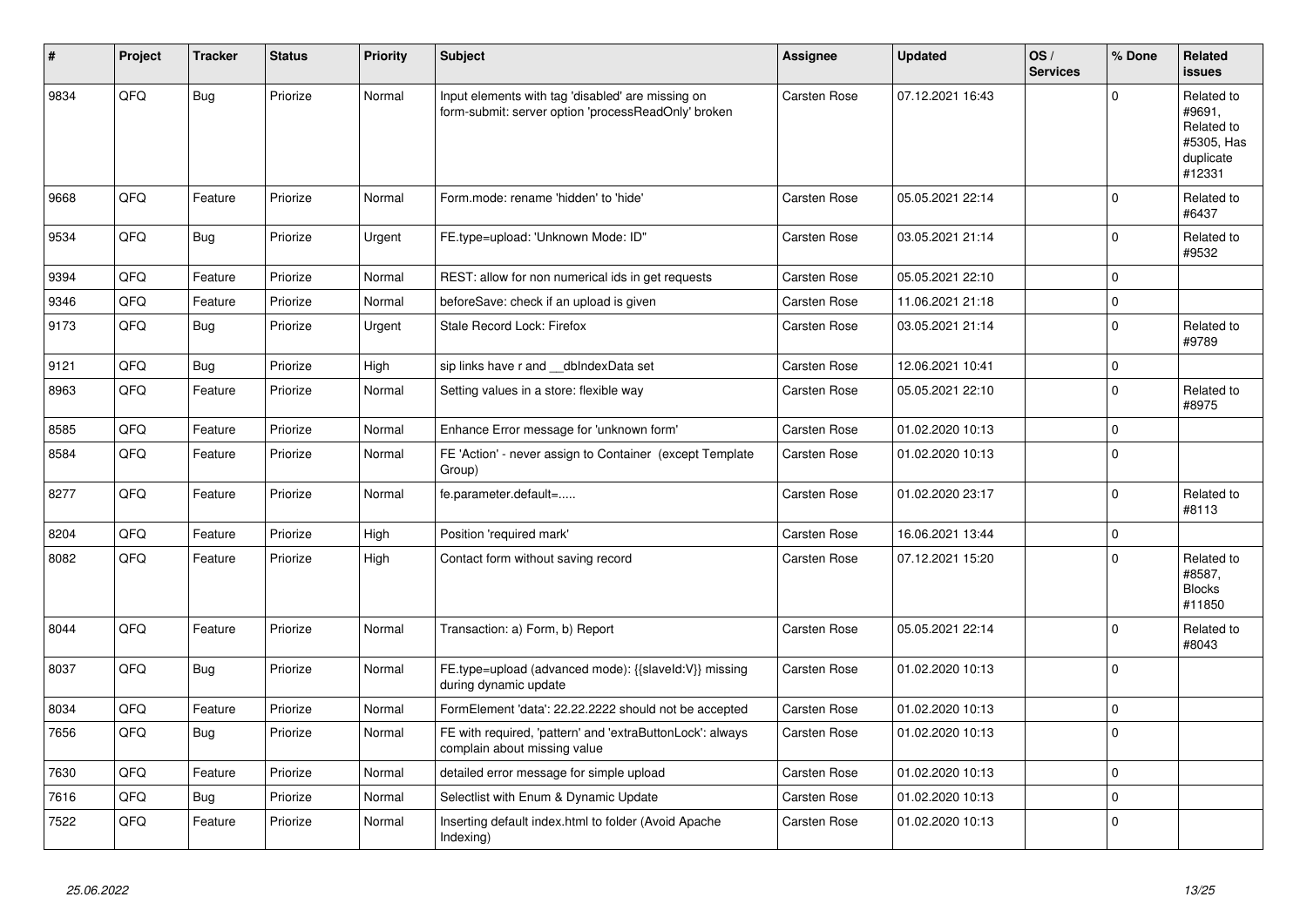| #     | Project | <b>Tracker</b> | <b>Status</b> | <b>Priority</b> | <b>Subject</b>                                                                          | <b>Assignee</b>     | <b>Updated</b>   | OS/<br><b>Services</b> | % Done   | Related<br>issues                                                                                                              |
|-------|---------|----------------|---------------|-----------------|-----------------------------------------------------------------------------------------|---------------------|------------------|------------------------|----------|--------------------------------------------------------------------------------------------------------------------------------|
| 7290  | QFQ     | Feature        | Priorize      | Normal          | FormEditor: title as textarea if LEN(title)>60                                          | Carsten Rose        | 01.02.2020 10:13 |                        | $\Omega$ | Blocked by<br>#7682                                                                                                            |
| 7217  | QFQ     | Feature        | Priorize      | Normal          | Download: notice User if `_sip=?` is missing                                            | Carsten Rose        | 01.02.2020 10:13 |                        | $\Omega$ |                                                                                                                                |
| 6998  | QFQ     | Feature        | Priorize      | Normal          | Form: with debug=on show column information as tooltip of<br>column label               | Carsten Rose        | 01.02.2020 10:13 |                        | $\Omega$ |                                                                                                                                |
| 6574  | QFQ     | <b>Bug</b>     | Priorize      | Normal          | qfq.log: Fehlermeldung wurde angezeigt, aber nicht geloggt                              | Carsten Rose        | 01.02.2020 10:13 |                        | $\Omega$ |                                                                                                                                |
| 6116  | QFQ     | <b>Bug</b>     | Priorize      | High            | value of checkbox not saved                                                             | Carsten Rose        | 07.12.2021 17:19 |                        | $\Omega$ |                                                                                                                                |
| 5942  | QFQ     | Feature        | Priorize      | Normal          | 'L' and 'type': append to links, generate via '_link' by using<br>'u:' .                | Carsten Rose        | 01.02.2020 10:13 |                        | $\Omega$ |                                                                                                                                |
| 3867  | QFQ     | Feature        | Priorize      | Normal          | Readonly Formular: Template Groups add/delete<br>ausbeldnen                             | Carsten Rose        | 05.05.2021 22:12 |                        | $\Omega$ |                                                                                                                                |
| 3782  | QFQ     | <b>Bug</b>     | Priorize      | Normal          | Bei fehlerhafter Eingabe (z.B. Datum) sollte das erwartete<br>Format angezeigt werden   | Carsten Rose        | 01.02.2020 10:13 |                        | $\Omega$ |                                                                                                                                |
| 12463 | QFQ     | <b>Bug</b>     | ToDo          | High            | QFQ Function: 'function' and 'sql' on same level - output of<br>sal is shown two times. | Carsten Rose        | 15.12.2021 16:31 |                        | $\Omega$ |                                                                                                                                |
| 12395 | QFQ     | <b>Bug</b>     | ToDo          | High            | QFQ Function: Result two times shown                                                    | Carsten Rose        | 18.02.2022 08:59 |                        | $\Omega$ |                                                                                                                                |
| 14323 | QFQ     | <b>Bug</b>     | In Progress   | Normal          | Report: render=both single - no impact                                                  | Carsten Rose        | 19.06.2022 18:31 |                        | $\Omega$ |                                                                                                                                |
| 14175 | QFQ     | <b>Bug</b>     | In Progress   | Normal          | Opening a form with no QFQ Session cookie fails                                         | Carsten Rose        | 03.06.2022 10:40 |                        | 0        |                                                                                                                                |
| 13330 | QFQ     | Feature        | In Progress   | Normal          | Multi Form: Upload                                                                      | Carsten Rose        | 07.11.2021 12:40 |                        | 50       | Related to<br>#9706                                                                                                            |
| 12440 | QFQ     | Feature        | In Progress   | Normal          | Typo3 V10 upgrade (durchfuehren und testen)                                             | Carsten Rose        | 21.03.2022 09:53 |                        | 50       | Related to<br>#12357,<br>Related to<br>#12067,<br>Related to<br>#10661                                                         |
| 12439 | QFQ     | Feature        | In Progress   | Normal          | TinyMCE Paste from Word & Character Count/Limit                                         | <b>Carsten Rose</b> | 05.05.2021 22:15 |                        | $\Omega$ |                                                                                                                                |
| 11980 | QFQ     | Feature        | In Progress   | Normal          | protected verzeichnis MUSS geschützt werden                                             | Carsten Rose        | 07.09.2021 13:30 |                        | $\Omega$ |                                                                                                                                |
| 11517 | QFQ     | <b>Bug</b>     | In Progress   | Normal          | extraButtonInfo Broken for multiple FormElements                                        | Carsten Rose        | 12.05.2022 13:12 |                        | $\Omega$ | Related to<br>#7890,<br>Related to<br>#3811, Has<br>duplicate<br>#10905, Has<br>duplicate<br>#10553, Has<br>duplicate<br>#6779 |
| 11076 | QFQ     | Feature        | In Progress   | Normal          | SELECT  AS _websocket                                                                   | Carsten Rose        | 30.08.2020 17:49 |                        | $\Omega$ |                                                                                                                                |
| 10793 | QFG     | Feature        | In Progress   | Normal          | <b>Update NPM Packages</b>                                                              | Carsten Rose        | 07.09.2021 13:25 |                        | $30\,$   |                                                                                                                                |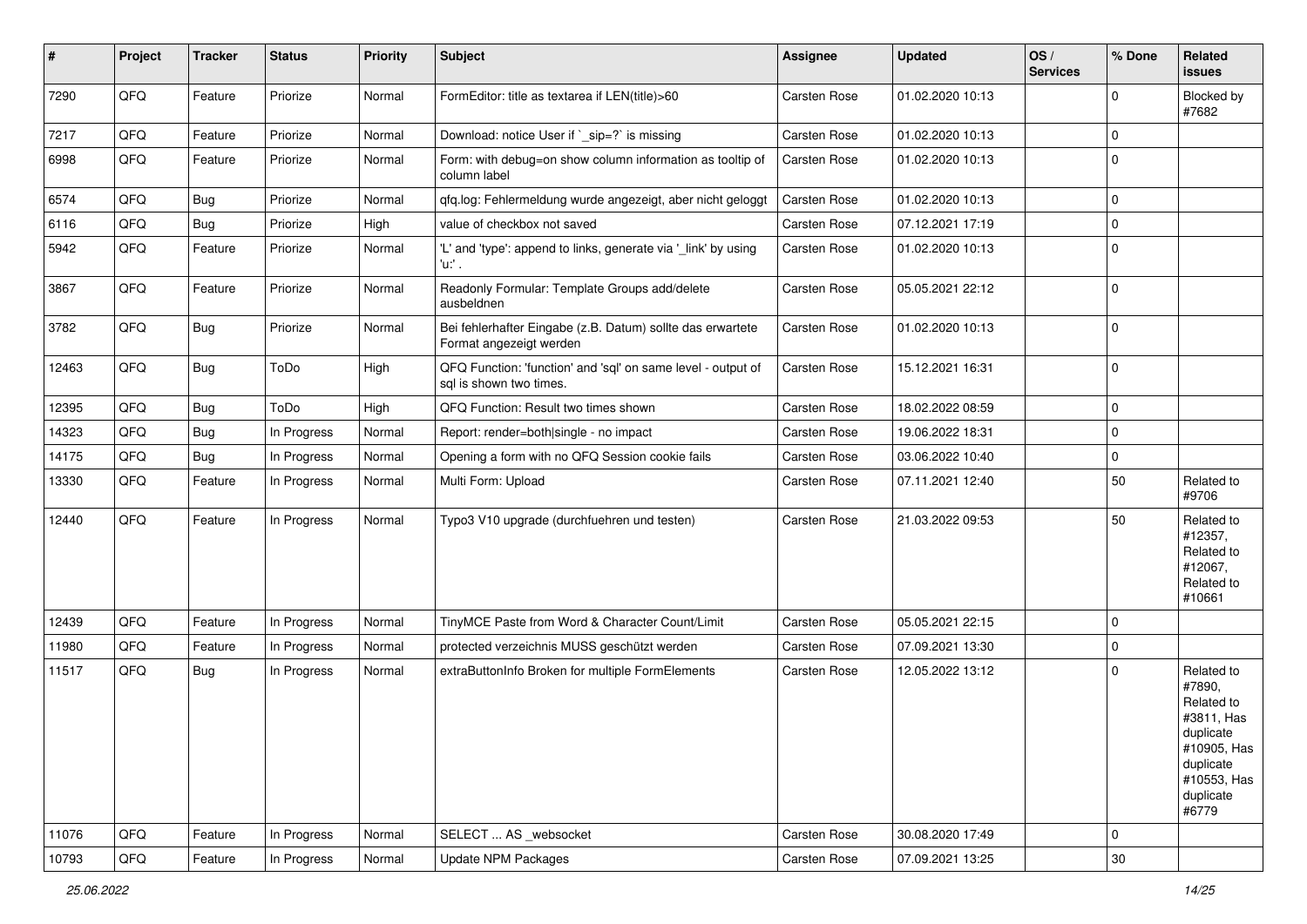| #     | Project | <b>Tracker</b> | <b>Status</b>              | <b>Priority</b> | <b>Subject</b>                                                      | Assignee            | <b>Updated</b>   | OS/<br><b>Services</b> | % Done      | Related<br>issues                                                     |
|-------|---------|----------------|----------------------------|-----------------|---------------------------------------------------------------------|---------------------|------------------|------------------------|-------------|-----------------------------------------------------------------------|
| 10661 | QFQ     | <b>Bug</b>     | In Progress                | Normal          | Typo3 Warnungen                                                     | Carsten Rose        | 07.09.2021 13:23 |                        | $\Omega$    | Related to<br>#12440                                                  |
| 10443 | QFQ     | Feature        | In Progress                | Normal          | Konzept_api / _live                                                 | Carsten Rose        | 07.05.2020 09:39 |                        | 0           |                                                                       |
| 9789  | QFQ     | <b>Bug</b>     | In Progress                | High            | Record Lock: release to early on 'leave page'                       | Carsten Rose        | 10.01.2022 09:25 |                        | 100         | Related to<br>#10081,<br>Related to<br>#9173,<br>Related to<br>#8702  |
| 9691  | QFQ     | Bug            | In Progress                | Normal          | Checkbox: dynamic update > readonly                                 | Carsten Rose        | 01.02.2020 23:22 |                        | 50          | Related to<br>#9834                                                   |
| 9517  | QFQ     | Feature        | In Progress                | High            | Input multiple tags with typeahead                                  | Carsten Rose        | 03.05.2021 21:14 |                        | 40          | Related to<br>#10150                                                  |
| 6250  | QFQ     | Feature        | In Progress                | Normal          | Enhance layout: a) Subrecord, b) Subrecord-Title                    | Carsten Rose        | 01.02.2020 23:22 |                        | $\mathbf 0$ | Related to<br>#5391                                                   |
| 5695  | QFQ     | Feature        | In Progress                | Normal          | Multiform                                                           | Carsten Rose        | 02.01.2021 18:38 |                        | $\mathbf 0$ |                                                                       |
| 13566 | QFQ     | Feature        | Ready to sync<br>(develop) | Normal          | Delete config-example.qfq.php file                                  | Carsten Rose        | 23.12.2021 09:25 |                        | $\mathbf 0$ |                                                                       |
| 12584 | QFQ     | Feature        | Feedback                   | Normal          | T3 v10 migration script: replace alias-patterns (v11)               | Carsten Rose        | 28.05.2022 11:12 |                        | 100         |                                                                       |
| 12546 | QFQ     | Bug            | Feedback                   | Normal          | Branch 'Development' - Unit Tests mit dirty workaround<br>angepasst | <b>Carsten Rose</b> | 19.03.2022 17:48 |                        | $\mathbf 0$ |                                                                       |
| 5894  | QFQ     | Feature        | Feedback                   | Normal          | Typeahead in Report: show/hide rows dynamically                     | Carsten Rose        | 18.02.2022 08:50 |                        | $\Omega$    | Related to<br>#5893.<br>Related to<br>#5885                           |
| 12611 | QFQ     | Feature        | Some day<br>maybe          | Normal          | Refactoring: Bootstrap with Lazy Loading                            | Carsten Rose        | 08.06.2022 10:37 |                        | $\Omega$    | Related to<br>#12490,<br>Related to<br>#10013,<br>Related to<br>#7732 |
| 12337 | QFQ     | Feature        | Some day<br>maybe          | Normal          | Database.php: better caching                                        | Carsten Rose        | 16.09.2021 15:10 |                        | $\Omega$    |                                                                       |
| 12315 | QFQ     | Feature        | Some day<br>maybe          | Normal          | Form History (Diffs) / Backups                                      | Carsten Rose        | 16.09.2021 15:10 |                        | $\mathbf 0$ |                                                                       |
| 11323 | QFQ     | Feature        | Some day<br>maybe          | Normal          | Report Frontend Editor Modal + Codemirror                           | Carsten Rose        | 16.09.2021 15:10 |                        | 0           | Related to<br>#11036                                                  |
| 11322 | QFQ     | Feature        | Some day<br>maybe          | Normal          | Form Element JSON - (multiline parameter field)                     | Carsten Rose        | 16.09.2021 15:10 |                        | 0           |                                                                       |
| 11217 | QFQ     | Feature        | Some day<br>maybe          | Normal          | <b>Extend Script Functionality</b>                                  | Carsten Rose        | 16.09.2021 15:10 |                        | $\pmb{0}$   |                                                                       |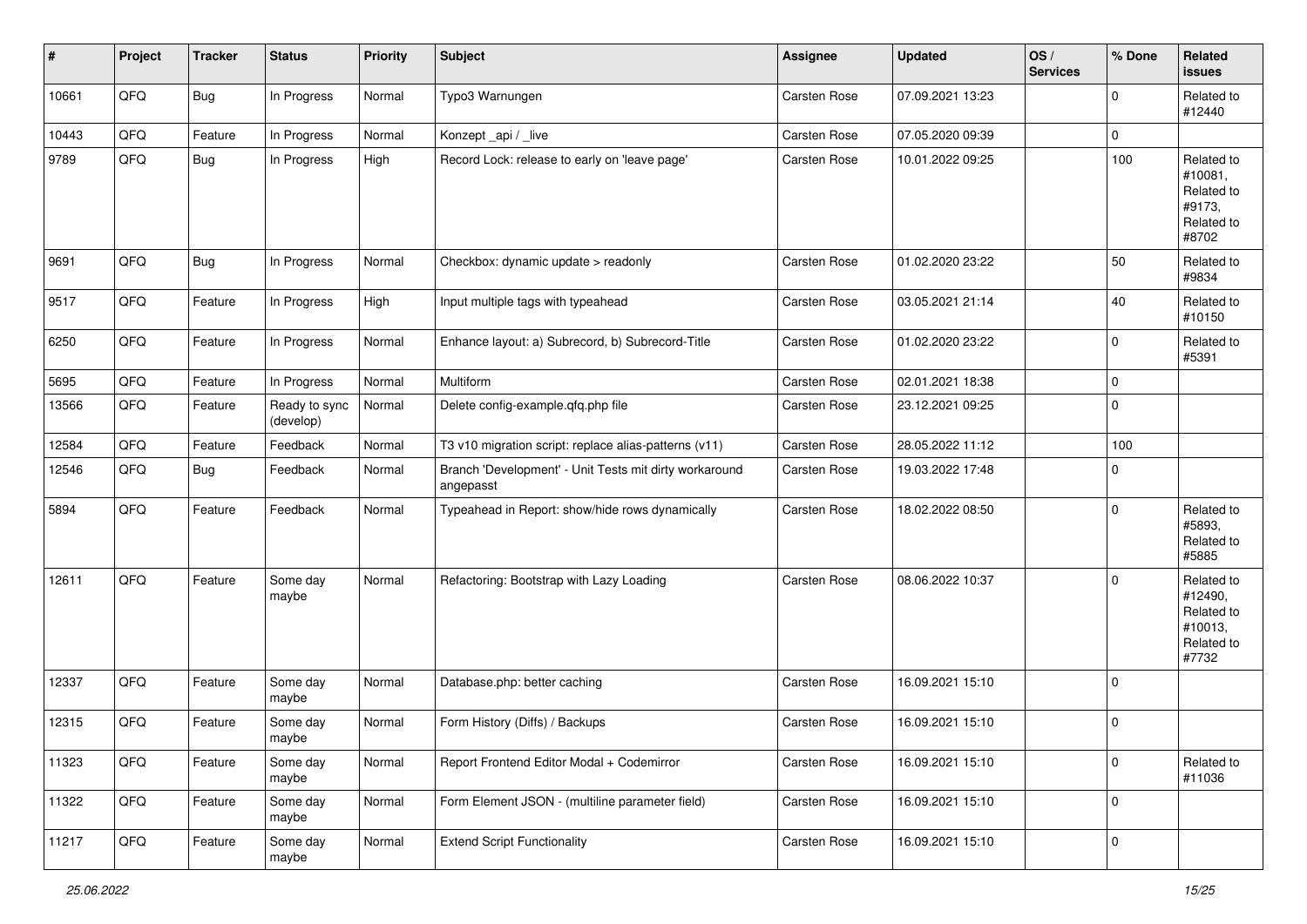| $\vert$ # | Project | <b>Tracker</b> | <b>Status</b>     | <b>Priority</b> | <b>Subject</b>                                                          | <b>Assignee</b>     | <b>Updated</b>   | OS/<br><b>Services</b> | % Done      | Related<br><b>issues</b>                                              |
|-----------|---------|----------------|-------------------|-----------------|-------------------------------------------------------------------------|---------------------|------------------|------------------------|-------------|-----------------------------------------------------------------------|
| 11036     | QFQ     | Feature        | Some day<br>maybe | Normal          | inline report editor permissions                                        | Carsten Rose        | 16.09.2021 15:09 |                        | $\mathbf 0$ | Related to<br>#11323                                                  |
| 10745     | QFQ     | Feature        | Some day<br>maybe | Normal          | Tablesorter Excel Export                                                | Carsten Rose        | 16.09.2021 15:09 |                        | $\pmb{0}$   |                                                                       |
| 10716     | QFQ     | Feature        | Some day<br>maybe | Normal          | Business Logic mit Externen Skripten                                    | <b>Carsten Rose</b> | 16.09.2021 15:10 |                        | $\mathbf 0$ | Related to<br>#10713,<br>Related to<br>#8217                          |
| 10116     | QFQ     | Feature        | Some day<br>maybe | Normal          | TypeAhead: Tag - show inside 'input' element                            | <b>Carsten Rose</b> | 16.09.2021 15:09 |                        | $\mathbf 0$ |                                                                       |
| 10095     | QFQ     | Feature        | Some day<br>maybe | Normal          | Generic Gitlab Integration into QFQ                                     | Carsten Rose        | 16.09.2021 15:10 |                        | $\pmb{0}$   |                                                                       |
| 10013     | QFQ     | Feature        | Some day<br>maybe | Normal          | FE.typ=editor: CodeMirror                                               | <b>Carsten Rose</b> | 08.06.2022 10:37 |                        | $\mathbf 0$ | Related to<br>#12611,<br>Related to<br>#12490,<br>Related to<br>#7732 |
| 9704      | QFQ     | Feature        | Some day<br>maybe | Normal          | Thumbnails Generieren beim Splitten von PDF Files                       | <b>Carsten Rose</b> | 11.12.2019 16:01 |                        | $\mathbf 0$ |                                                                       |
| 9669      | QFQ     | <b>Bug</b>     | Some day<br>maybe | Normal          | Checkbox / Template Group: radio/checkbox visible broken<br>after 'add' | Carsten Rose        | 16.06.2021 13:47 |                        | $\mathbf 0$ | Related to<br>#8091                                                   |
| 9579      | QFQ     | Feature        | Some day<br>maybe | Normal          | Multiform with Process Row                                              | Carsten Rose        | 11.12.2019 16:01 |                        | $\mathbf 0$ |                                                                       |
| 9281      | QFQ     | <b>Bug</b>     | Some day<br>maybe | Normal          | Allow STRICT_TRANS_TABLES                                               | Carsten Rose        | 02.01.2021 18:43 |                        | $\mathbf 0$ |                                                                       |
| 8894      | QFQ     | Feature        | Some day<br>maybe | Normal          | Documentation Tags Usable in QFQ Application                            | Carsten Rose        | 11.12.2019 16:01 |                        | $\pmb{0}$   |                                                                       |
| 8892      | QFQ     | Feature        | Some day<br>maybe | Normal          | Display and Edit SQL Comments in Form Editor                            | <b>Carsten Rose</b> | 11.12.2019 16:01 |                        | $\mathbf 0$ |                                                                       |
| 8586      | QFQ     | Feature        | Some day<br>maybe | Normal          | QFQ: Enhance Error message for 'record not found'                       | Carsten Rose        | 16.09.2021 15:10 |                        | $\mathbf 0$ |                                                                       |
| 8520      | QFQ     | Feature        | Some day<br>maybe | Normal          | Bring QFQ to Composer                                                   | Carsten Rose        | 16.09.2021 15:10 |                        | $\mathbf 0$ |                                                                       |
| 8106      | QFQ     | <b>Bug</b>     | Some day<br>maybe | Normal          | Dynamic Update: Feld kann nicht auf empty zurückgesetzt<br>werden       | <b>Carsten Rose</b> | 11.12.2019 16:01 |                        | $\mathbf 0$ |                                                                       |
| 8101      | QFQ     | Feature        | Some day<br>maybe | Normal          | Password hash: support further hashing methods                          | Carsten Rose        | 16.09.2021 15:10 |                        | $\mathbf 0$ |                                                                       |
| 7456      | QFQ     | <b>Bug</b>     | Some day<br>maybe | Low             | Todos in Code: solve or make ticket                                     | Carsten Rose        | 16.09.2021 15:10 |                        | $\pmb{0}$   |                                                                       |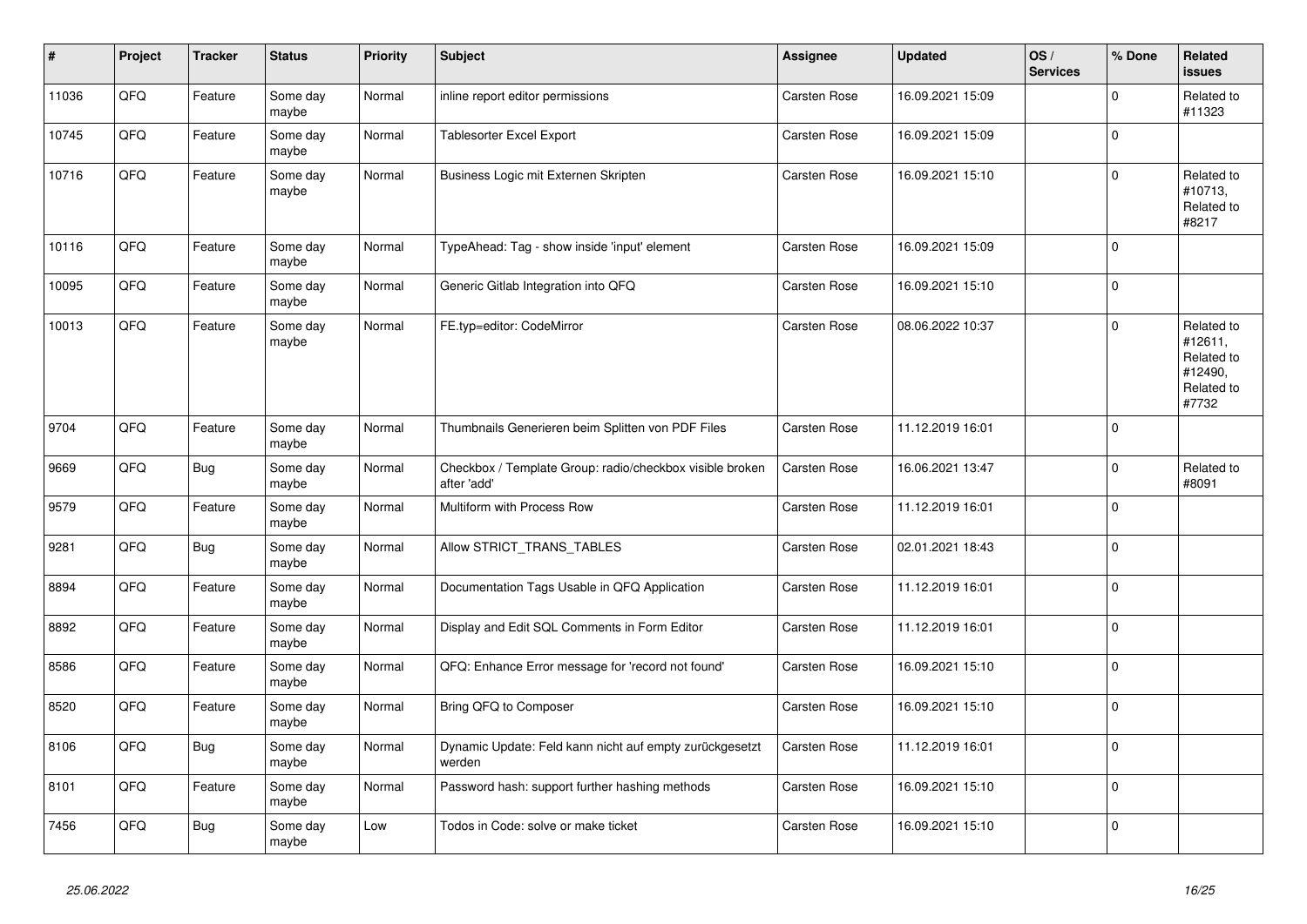| #    | Project | <b>Tracker</b> | <b>Status</b>     | <b>Priority</b> | Subject                                                                                                              | <b>Assignee</b>     | <b>Updated</b>   | OS/<br><b>Services</b> | % Done      | Related<br>issues                           |
|------|---------|----------------|-------------------|-----------------|----------------------------------------------------------------------------------------------------------------------|---------------------|------------------|------------------------|-------------|---------------------------------------------|
| 7453 | QFQ     | Feature        | Some day<br>maybe | Normal          | import / export forms QFQ                                                                                            | <b>Carsten Rose</b> | 16.09.2021 15:10 |                        | $\Omega$    |                                             |
| 7452 | QFQ     | Feature        | Some day<br>maybe | Normal          | automate deployment new QFQ version                                                                                  | Carsten Rose        | 16.09.2021 15:10 |                        | 0           |                                             |
| 7336 | QFQ     | Feature        | Some day<br>maybe | Normal          | PDF Upload: disallow PDFs with specific Meta information                                                             | Carsten Rose        | 11.12.2019 16:01 |                        | 0           |                                             |
| 7107 | QFQ     | Feature        | Some day<br>maybe | Normal          | Showcase Registration Tool: Anmeldung / Administration :<br>Liste Anmeldungen / Emaileinaldung                       | Carsten Rose        | 11.12.2019 16:01 |                        | 0           |                                             |
| 6715 | QFQ     | Feature        | Some day<br>maybe | Normal          | Code-Refactoring: dbArray vereinheitlichen                                                                           | Carsten Rose        | 11.12.2019 16:02 |                        | $\mathbf 0$ |                                             |
| 5991 | QFQ     | <b>Bug</b>     | Some day<br>maybe | Normal          | URLs with ' ' or long parameter are problematic                                                                      | Carsten Rose        | 01.02.2020 23:19 |                        | $\mathbf 0$ |                                             |
| 5983 | QFQ     | Feature        | Some day<br>maybe | Normal          | Form Submit (save & update): normalize date/-time FE                                                                 | Carsten Rose        | 01.02.2020 23:19 |                        | $\mathbf 0$ |                                             |
| 5852 | QFQ     | Feature        | Some day<br>maybe | Normal          | Logging: mail.log / sql.log - im FE anzeigen und via AJAX<br>aktualisieren                                           | Carsten Rose        | 01.02.2020 23:19 |                        | $\Omega$    | Related to<br>#5885                         |
| 5768 | QFQ     | <b>Bug</b>     | Some day<br>maybe | Normal          | '{{pageLanguage:T}}' missing if QFQ is called via api                                                                | Carsten Rose        | 01.02.2020 23:19 |                        | 0           |                                             |
| 5706 | QFQ     | <b>Bug</b>     | Some day<br>maybe | Normal          | upload: fileDestination needs to be sanatized                                                                        | Carsten Rose        | 01.02.2020 23:19 |                        | 0           |                                             |
| 5665 | QFQ     | Feature        | Some day<br>maybe | Normal          | Versuch das '{{!' nicht mehr noetig ist.                                                                             | Carsten Rose        | 01.02.2020 23:20 |                        | $\mathbf 0$ | Related to<br>#7432,<br>Related to<br>#7434 |
| 5579 | QFQ     | Feature        | Some day<br>maybe | Normal          | Enhance Doc / Presentation: variable type 'link column type'                                                         | Carsten Rose        | 01.02.2020 23:19 |                        | $\mathbf 0$ |                                             |
| 5557 | QFQ     | <b>Bug</b>     | Some day<br>maybe | Normal          | Form load: STORE_RECORD filled, but should be empty                                                                  | Carsten Rose        | 01.02.2020 23:19 |                        | $\mathbf 0$ |                                             |
| 5548 | QFQ     | Feature        | Some day<br>maybe | Normal          | 801 Textfiles/Scriptfiles als Thumbnail                                                                              | Carsten Rose        | 07.03.2022 16:26 |                        | $\mathbf 0$ |                                             |
| 5480 | QFQ     | Feature        | Some day<br>maybe | Normal          | QFQ: Dokumentation mit Screenshots versehen                                                                          | Carsten Rose        | 01.02.2020 23:20 |                        | 0           | Related to<br>#9879                         |
| 5428 | QFQ     | Feature        | Some day<br>maybe | Normal          | secure thumbnail: late render on access.                                                                             | Carsten Rose        | 01.02.2020 23:20 |                        | $\mathbf 0$ |                                             |
| 5132 | QFQ     | Feature        | Some day<br>maybe | Normal          | Error Message sendmail missing attachment: more details                                                              | Carsten Rose        | 01.02.2020 23:19 |                        | $\mathbf 0$ |                                             |
| 5021 | QFQ     | <b>Bug</b>     | Some day<br>maybe | Normal          | FE.typ=extra - during save displays error 'datum2' already<br>filled in STORE SIP - the value is stored nevertheless | Carsten Rose        | 01.02.2020 23:19 |                        | $\mathbf 0$ | Related to<br>#3875                         |
| 4956 | QFQ     | Feature        | Some day<br>maybe | Normal          | Sendmail: Benutzerdefinierte Headers                                                                                 | Carsten Rose        | 11.12.2019 16:02 |                        | $\mathbf 0$ |                                             |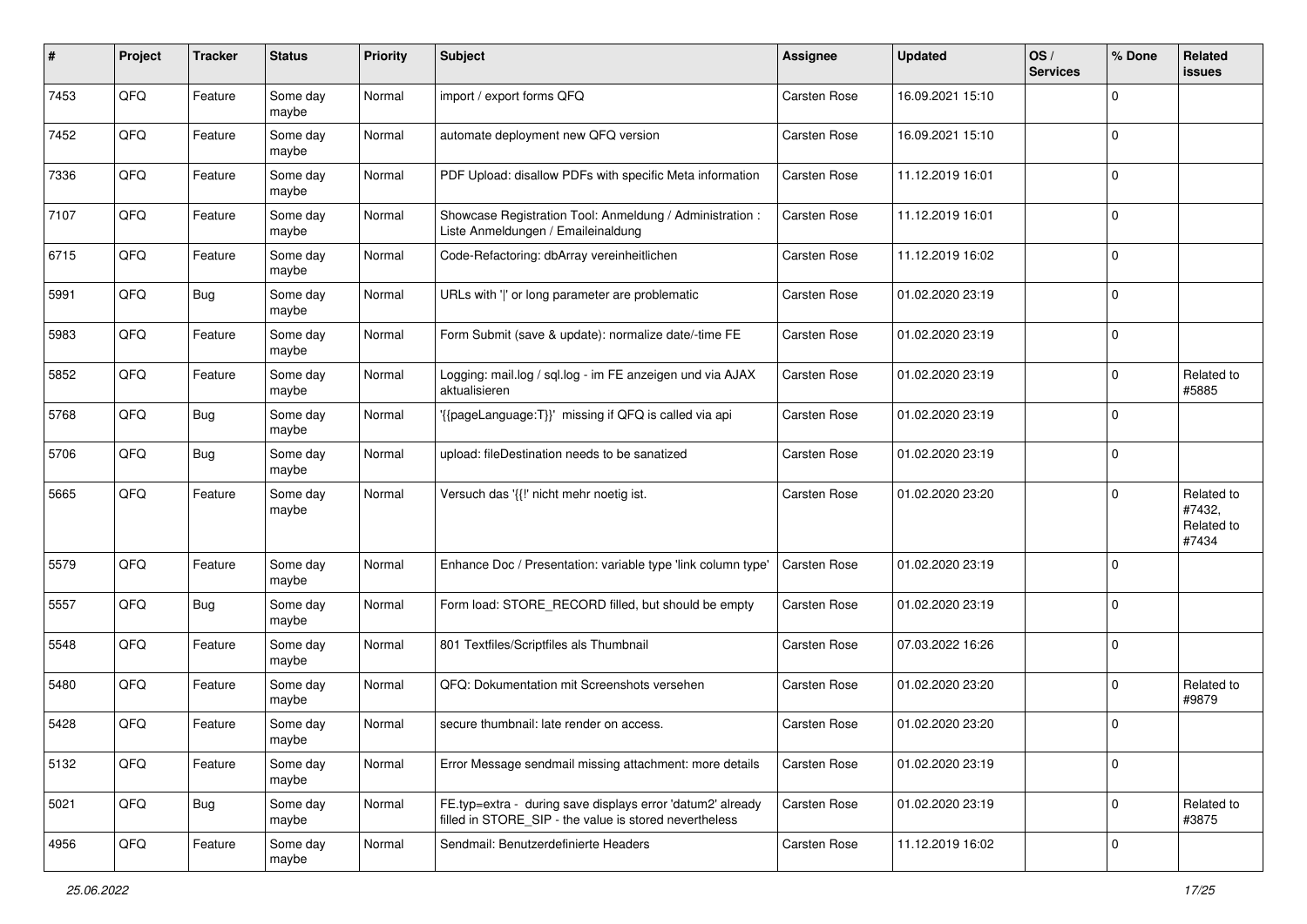| #    | Project | <b>Tracker</b> | <b>Status</b>     | <b>Priority</b> | <b>Subject</b>                                                                                                          | <b>Assignee</b>     | <b>Updated</b>   | OS/<br><b>Services</b> | % Done      | Related<br><b>issues</b>                       |
|------|---------|----------------|-------------------|-----------------|-------------------------------------------------------------------------------------------------------------------------|---------------------|------------------|------------------------|-------------|------------------------------------------------|
| 4872 | QFQ     | Feature        | Some day<br>maybe | Normal          | Fields of Typo3 page available in STORE_TYPO3                                                                           | Carsten Rose        | 01.02.2020 23:19 |                        | $\Omega$    |                                                |
| 4869 | QFQ     | Feature        | Some day<br>maybe | Normal          | Dynamic Update (show, hide, readonly?, required?) for<br><b>Template Group Elements</b>                                 | Carsten Rose        | 01.02.2020 23:19 |                        | $\mathbf 0$ | Related to<br>#4865                            |
| 4839 | QFQ     | Feature        | Some day<br>maybe | Normal          | qfq-handle in <head> Abschnitt</head>                                                                                   | Carsten Rose        | 11.12.2019 16:02 |                        | $\Omega$    |                                                |
| 4771 | QFQ     | <b>Bug</b>     | Some day<br>maybe | Normal          | qfq: select-down-values empty after save (edit-form for<br>program administrators)                                      | Carsten Rose        | 01.02.2020 23:20 |                        | $\mathbf 0$ | Related to<br>#4549, Has<br>duplicate<br>#4282 |
| 4757 | QFQ     | Feature        | Some day<br>maybe | Normal          | Test subrecord: download links ok? Links ok?                                                                            | Carsten Rose        | 01.02.2020 23:20 |                        | $\Omega$    |                                                |
| 4659 | QFQ     | <b>Bug</b>     | Some day<br>maybe | Normal          | infoButtonExtra                                                                                                         | Carsten Rose        | 01.02.2020 23:20 |                        | $\mathbf 0$ |                                                |
| 4652 | QFQ     | Feature        | Some day<br>maybe | Normal          | UZH CD: Weiterleitung auf benutzerdefinierte 403/404 Seite                                                              | <b>Carsten Rose</b> | 01.02.2020 23:20 |                        | $\mathbf 0$ |                                                |
| 4651 | QFQ     | <b>Bug</b>     | Some day<br>maybe | Normal          | "Loading document" Modal wird angezeigt bei uzhcd type=2<br>Ansicht                                                     | Carsten Rose        | 01.02.2020 23:20 |                        | $\mathbf 0$ |                                                |
| 4650 | QFQ     | Feature        | Some day<br>maybe | Normal          | Convert html to doc/rtf                                                                                                 | Carsten Rose        | 01.02.2020 23:20 |                        | $\mathbf 0$ | Related to<br>#10704                           |
| 4606 | QFQ     | Feature        | Some day<br>maybe | Normal          | link: qualifier to render bootstrap button                                                                              | Carsten Rose        | 01.02.2020 23:19 |                        | $\mathbf 0$ |                                                |
| 4583 | QFQ     | Bug            | Some day<br>maybe | Normal          | Dynamic Update bei TypeAhead Feldern                                                                                    | Carsten Rose        | 01.02.2020 23:19 |                        | $\mathbf 0$ |                                                |
| 4549 | QFQ     | <b>Bug</b>     | Some day<br>maybe | Normal          | TemplateGroups: FE.type SELECT loose selected value<br>after save                                                       | Carsten Rose        | 01.02.2020 23:20 |                        | $\mathbf 0$ | Related to<br>#4548.<br>Related to<br>#4771    |
| 4528 | QFQ     | <b>Bug</b>     | Some day<br>maybe | Normal          | extraButtonLock mit SQLAhead Bug                                                                                        | Carsten Rose        | 01.02.2020 23:19 |                        | $\Omega$    |                                                |
| 4365 | QFQ     | Feature        | Some day<br>maybe | Normal          | Multi Language: new way of config                                                                                       | Carsten Rose        | 01.02.2020 23:20 |                        | $\mathbf 0$ |                                                |
| 4349 | QFQ     | Feature        | Some day<br>maybe | Normal          | link download: downloaded external URL to<br>deliver/concatenate - check mimetipe and handle it correctly               | Carsten Rose        | 11.12.2019 16:02 |                        | $\mathbf 0$ |                                                |
| 4343 | QFQ     | Feature        | Some day<br>maybe | Normal          | Link: Classifier to add 'attributes'                                                                                    | Carsten Rose        | 01.02.2020 23:20 |                        | $\mathbf 0$ | Related to<br>#14077                           |
| 4330 | QFQ     | Feature        | Some day<br>maybe | Normal          | Error Message: report missing {{ / }} in sqlUpdate, sqlInsert,<br>sqlDelete, sqlAfter, sqlBefore in FE action elements. | Carsten Rose        | 01.02.2020 23:20 |                        | $\mathbf 0$ |                                                |
| 4328 | QFQ     | Bug            | Some day<br>maybe | Normal          | Error Message: Show FE name/number on problems in FE                                                                    | Carsten Rose        | 01.02.2020 23:20 |                        | $\mathbf 0$ |                                                |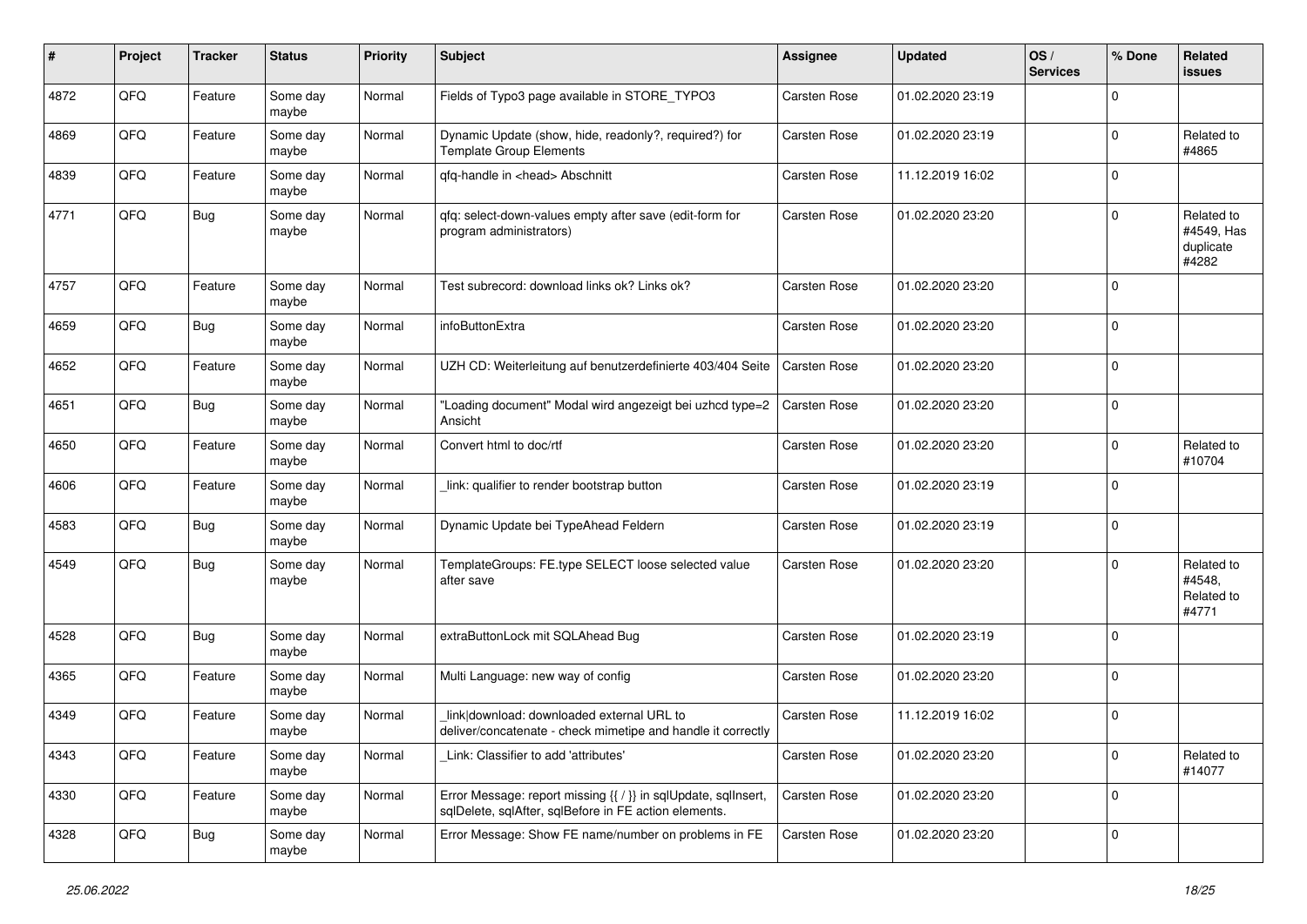| #    | Project | <b>Tracker</b> | <b>Status</b>     | <b>Priority</b> | <b>Subject</b>                                                                                                       | Assignee            | <b>Updated</b>   | OS/<br><b>Services</b> | % Done      | Related<br><b>issues</b>                    |
|------|---------|----------------|-------------------|-----------------|----------------------------------------------------------------------------------------------------------------------|---------------------|------------------|------------------------|-------------|---------------------------------------------|
| 4293 | QFQ     | Bug            | Some day<br>maybe | Normal          | Download broken if token 'd:' is missing - but no error<br>message                                                   | <b>Carsten Rose</b> | 11.12.2019 16:03 |                        | $\mathbf 0$ | Related to<br>#7514                         |
| 4279 | QFQ     | Bug            | Some day<br>maybe | High            | config.linkVars lost                                                                                                 | Carsten Rose        | 03.05.2021 21:14 |                        | $\Omega$    |                                             |
| 4259 | QFQ     | Feature        | Some day<br>maybe | Normal          | Instant trigger a cron job                                                                                           | Carsten Rose        | 11.12.2019 16:03 |                        | $\mathbf 0$ |                                             |
| 4258 | QFQ     | Feature        | Some day<br>maybe | High            | <b>System Defaults: Forms</b>                                                                                        | Carsten Rose        | 03.05.2021 21:14 |                        | $\Omega$    |                                             |
| 4197 | QFQ     | Feature        | Some day<br>maybe | Normal          | Unit Test fuer JSON Stream von QuickFormQuery.php ><br>doForm()                                                      | <b>Carsten Rose</b> | 11.12.2019 16:03 |                        | $\mathbf 0$ |                                             |
| 4092 | QFQ     | <b>Bug</b>     | Some day<br>maybe | Normal          | 1) Logging verbessern wann welches FE warum<br>ausgefuehrt wird, 2) Documentation: Best Practice Template<br>Group   | Carsten Rose        | 01.02.2020 23:19 |                        | $\mathbf 0$ | Related to<br>#3504                         |
| 4026 | QFQ     | Feature        | Some day<br>maybe | Normal          | sglLog.sgl: log number of FE.id                                                                                      | Carsten Rose        | 11.12.2019 16:03 |                        | $\mathbf 0$ | Related to<br>#5458                         |
| 4018 | QFQ     | Feature        | Some day<br>maybe | Normal          | typeahead: solve problem with potential long query<br>parameter                                                      | <b>Carsten Rose</b> | 11.12.2019 16:03 |                        | $\mathbf 0$ |                                             |
| 4008 | QFQ     | Bug            | Some day<br>maybe | Normal          | FormElemen.type=sendmail: wrong 'TO' if 'real<br>name <rea@mail.to>' is used</rea@mail.to>                           | Carsten Rose        | 11.12.2019 16:03 |                        | $\Omega$    |                                             |
| 3991 | QFQ     | Feature        | Some day<br>maybe | Normal          | report: Columnname '_skipWrap' skips 'fbeg', 'fend'                                                                  | Carsten Rose        | 11.12.2019 16:03 |                        | $\mathbf 0$ |                                             |
| 3990 | QFQ     | Feature        | Some day<br>maybe | High            | custom class definition: add space automatically                                                                     | Carsten Rose        | 03.05.2021 21:14 |                        | $\pmb{0}$   |                                             |
| 3967 | QFQ     | Feature        | Some day<br>maybe | High            | Report: Checkbox, Radio, Dropdown, Input welches ohne<br>Submit funktioniert - 'Inline-Form'                         | Carsten Rose        | 03.05.2021 21:14 |                        | $\Omega$    |                                             |
| 3947 | QFQ     | Feature        | Some day<br>maybe | Normal          | Attack detectect: logout current user                                                                                | Carsten Rose        | 11.12.2019 16:03 |                        | $\mathbf 0$ | Related to<br>#5458.<br>Related to<br>#6299 |
| 3942 | QFQ     | Feature        | Some day<br>maybe | Normal          | Action Elemente: neu generierte IDs via FE weitergeben                                                               | <b>Carsten Rose</b> | 11.12.2019 16:03 |                        | $\mathbf 0$ | Related to<br>#3941                         |
| 3941 | QFQ     | Feature        | Some day<br>maybe | Normal          | sqlAfter: es sollten mehrere moeglich sein                                                                           | Carsten Rose        | 11.12.2019 16:03 |                        | $\Omega$    | Related to<br>#3942                         |
| 3905 | QFQ     | Feature        | Some day<br>maybe | Normal          | Documentation: Best Practice anhand eines Online<br>Bewerbungstools                                                  | Carsten Rose        | 11.12.2019 16:03 |                        | $\Omega$    |                                             |
| 3900 | QFQ     | Feature        | Some day<br>maybe | Normal          | Extend documentation of 'Copy / Paste'                                                                               | Carsten Rose        | 11.12.2019 16:03 |                        | $\Omega$    | Related to<br>#3899                         |
| 3895 | QFQ     | <b>Bug</b>     | Some day<br>maybe | Normal          | typeahead pedantic: on lehrkredit Idap webpass - if only one<br>person is in dropdown, such person can't be selected | <b>Carsten Rose</b> | 11.12.2019 16:03 |                        | $\Omega$    |                                             |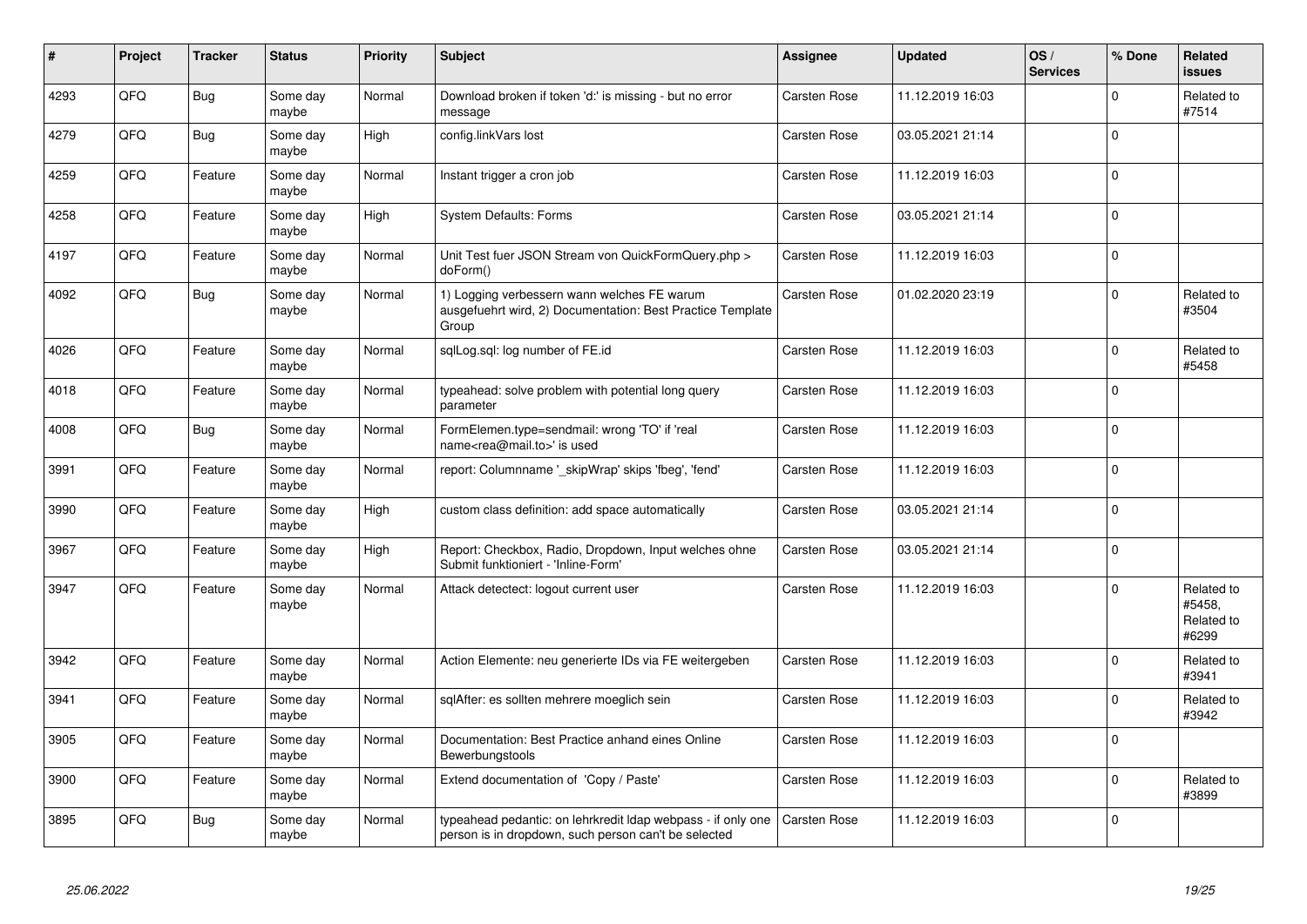| ∦    | Project | <b>Tracker</b> | <b>Status</b>     | <b>Priority</b> | <b>Subject</b>                                                                                                                               | <b>Assignee</b>     | <b>Updated</b>   | OS/<br><b>Services</b> | % Done      | Related<br>issues    |
|------|---------|----------------|-------------------|-----------------|----------------------------------------------------------------------------------------------------------------------------------------------|---------------------|------------------|------------------------|-------------|----------------------|
| 3882 | QFQ     | Bug            | Some day<br>maybe | Normal          | templateGroup: disable 'add' if limit is reached - funktioniert<br>nicht wenn bereits records existierten                                    | Carsten Rose        | 11.12.2019 16:03 |                        | $\Omega$    |                      |
| 3877 | QFQ     | Feature        | Some day<br>maybe | Normal          | FormEditor: die Felder die aktuell nicht gebraucht werden<br>nur auf readonly/disabled setzen (nicht ausblenden > das<br>irritiert.          | Carsten Rose        | 11.12.2019 16:03 |                        | $\Omega$    |                      |
| 3848 | QFQ     | Feature        | Some day<br>maybe | High            | Antivirus check fuer Upload files in qfq?                                                                                                    | Carsten Rose        | 03.05.2021 21:14 |                        | $\Omega$    | Related to<br>#4131  |
| 3811 | QFQ     | <b>Bug</b>     | Some day<br>maybe | Normal          | Dynamic Update: extraButtonInfo - Text aktualisieren                                                                                         | Carsten Rose        | 11.12.2019 16:03 |                        | $\Omega$    | Related to<br>#11517 |
| 3750 | QFQ     | <b>Bug</b>     | Some day<br>maybe | Normal          | FE in a row: if one violates check, all are red                                                                                              | Carsten Rose        | 11.12.2019 16:03 |                        | $\mathbf 0$ |                      |
| 3708 | QFQ     | Feature        | Some day<br>maybe | Normal          | Form: input - 'specialchars', 'none'  gewisse tags<br>erlauben, andere verbieten                                                             | Carsten Rose        | 11.12.2019 16:02 |                        | $\Omega$    | Related to<br>#14320 |
| 3682 | QFQ     | <b>Bug</b>     | Some day<br>maybe | Normal          | Dynamic update: Radio buttons                                                                                                                | Carsten Rose        | 11.12.2019 16:02 |                        | $\Omega$    |                      |
| 3677 | QFQ     | Feature        | Some day<br>maybe | Normal          | wkhtmltopdf: FE User access prohibited, if client IP changes<br>\$TYPO3 CONF VARS[FE][lockIP]                                                | Carsten Rose        | 11.12.2019 16:02 |                        | $\Omega$    |                      |
| 3666 | QFQ     | Feature        | Some day<br>maybe | Normal          | a) Performance Messung: mysql_real_escape_string() im<br>Vergleich zu str_replace(), b) doppeltes Aufrufen von<br>mysql real escape string() | Carsten Rose        | 11.12.2019 16:02 |                        | $\mathbf 0$ |                      |
| 3588 | QFQ     | Bug            | Some day<br>maybe | Normal          | templateGroup: versteckte Elemente werden weiterhin<br>gespeichert.                                                                          | <b>Carsten Rose</b> | 11.12.2019 16:02 |                        | $\Omega$    |                      |
| 3570 | QFQ     | <b>Bug</b>     | Some day<br>maybe | High            | Formular mit prmitnew permitEdit=Always wird nicht<br>aufgerufen (ist leer)                                                                  | <b>Carsten Rose</b> | 03.05.2021 21:14 |                        | $\mathbf 0$ |                      |
| 3537 | QFQ     | Feature        | Some day<br>maybe | Low             | SHOW COLUMNS FROM tableName - Extend '{{!'<br>definition                                                                                     | Carsten Rose        | 11.12.2019 16:02 |                        | $\Omega$    |                      |
| 3458 | QFQ     | Feature        | Some day<br>maybe | Normal          | Display 'Edit Form Element'-Checkbox on form: should<br>depend on FE Group                                                                   | Carsten Rose        | 11.12.2019 16:02 |                        | $\Omega$    | Related to<br>#3447  |
| 3457 | QFQ     | Feature        | Some day<br>maybe | Normal          | LDAP: concat multi values to one single entry                                                                                                | <b>Carsten Rose</b> | 11.12.2019 16:02 |                        | $\Omega$    |                      |
| 3402 | QFQ     | Feature        | Some day<br>maybe | Normal          | Syntax Highlighting via CodeMirror                                                                                                           | <b>Carsten Rose</b> | 11.12.2019 16:02 |                        | 100         | Related to<br>#3207  |
| 3385 | QFQ     | Feature        | Some day<br>maybe | Normal          | templateGroup: insert/update/delete non primary records                                                                                      | Carsten Rose        | 11.12.2019 16:02 |                        | $\Omega$    |                      |
| 3350 | QFQ     | Feature        | Some day<br>maybe | Normal          | FormEditor: Hilfetext hinter 'checktype'                                                                                                     | Carsten Rose        | 11.12.2019 16:02 |                        | $\Omega$    |                      |
| 3349 | QFQ     | Bug            | Some day<br>maybe | Normal          | config.qfq.ini: a) vertraegt keine '=' im Value (z.B. Passwort),<br>b) Values sollten in ticks einschliessbar sein (spaces, )                | Carsten Rose        | 11.12.2019 16:02 |                        | $\Omega$    |                      |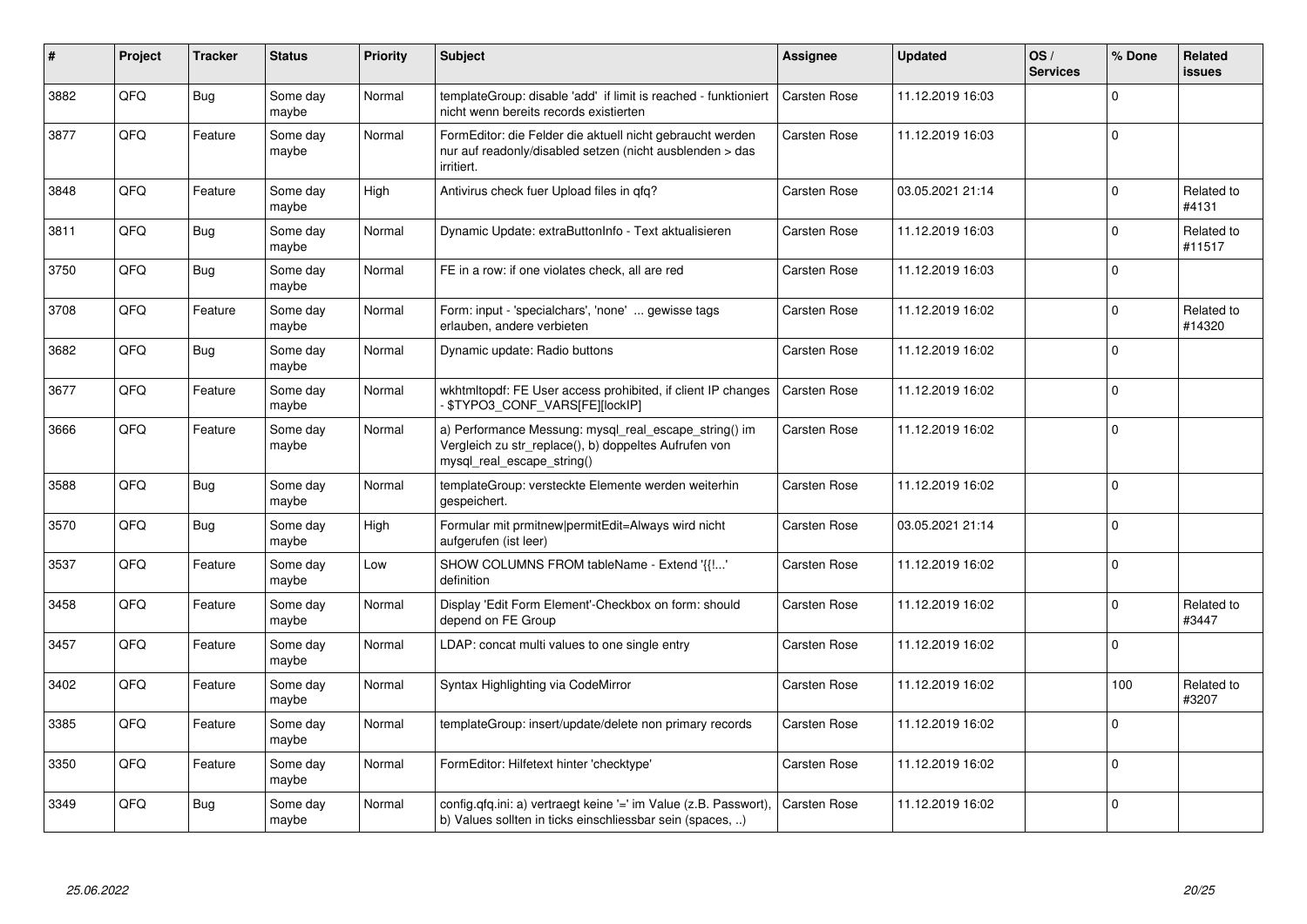| $\sharp$ | Project | <b>Tracker</b> | <b>Status</b>     | <b>Priority</b> | <b>Subject</b>                                                                                                     | <b>Assignee</b>     | <b>Updated</b>   | OS/<br><b>Services</b> | % Done      | Related<br>issues                           |
|----------|---------|----------------|-------------------|-----------------|--------------------------------------------------------------------------------------------------------------------|---------------------|------------------|------------------------|-------------|---------------------------------------------|
| 3332     | QFQ     | Feature        | Some day<br>maybe | Normal          | Uploads: Thumbnails, Details zum hochgeladenen File                                                                | Carsten Rose        | 11.12.2019 16:02 |                        | $\Omega$    | Related to<br>#3264,<br>Related to<br>#5333 |
| 3331     | QFQ     | Feature        | Some day<br>maybe | Normal          | Default Tooltip fuer _page? Links: mit Form und Record ID                                                          | <b>Carsten Rose</b> | 11.12.2019 16:02 |                        | $\Omega$    |                                             |
| 3291     | QFQ     | Feature        | Some day<br>maybe | Normal          | AutoCron websiteToken                                                                                              | Carsten Rose        | 11.12.2019 16:02 |                        | 0           | Related to<br>#4250                         |
| 3285     | QFQ     | Feature        | Some day<br>maybe | Normal          | Zeichenlimit pro Feld: textarea / editor                                                                           | Carsten Rose        | 11.12.2019 16:02 |                        | $\Omega$    |                                             |
| 3273     | QFQ     | Feature        | Some day<br>maybe | Low             | Dirty Flag in Form                                                                                                 | Carsten Rose        | 11.12.2019 16:02 |                        | $\Omega$    |                                             |
| 3267     | QFQ     | Feature        | Some day<br>maybe | Normal          | 2 Forms auf einer Seite: real + Read only                                                                          | Carsten Rose        | 11.12.2019 16:03 |                        | $\Omega$    |                                             |
| 3216     | QFQ     | Feature        | Some day<br>maybe | Normal          | dynamic update für checkbox label2                                                                                 | Carsten Rose        | 11.12.2019 16:03 |                        | $\Omega$    | Related to<br>#2081                         |
| 3130     | QFG     | <b>Bug</b>     | Some day<br>maybe | Normal          | Debug Info's nicht korrekt nach 'New > Save'.                                                                      | Carsten Rose        | 11.12.2019 16:03 |                        | $\Omega$    | Related to<br>#3253                         |
| 3109     | QFQ     | Bug            | Some day<br>maybe | High            | RealUrl: Links werden nicht korrekt gerendert                                                                      | <b>Carsten Rose</b> | 03.05.2021 21:14 |                        | $\Omega$    |                                             |
| 3061     | QFQ     | Bug            | Some day<br>maybe | High            | winstitute: mysql connection durcheinander - nmhp17<br>(ag7)/QFQ arbeitet mit DB/Tabellen von biostat.             | <b>Carsten Rose</b> | 03.05.2021 21:14 |                        | $\Omega$    |                                             |
| 2995     | QFQ     | Feature        | Some day<br>maybe | Normal          | Dropdown JQuery Plugin: 'chosen' - Moeglichkeit um Select<br>Listen mehr Funktion zu geben. Kein Bootstrap noetig. | Carsten Rose        | 11.12.2019 16:03 |                        | $\Omega$    |                                             |
| 2643     | QFQ     | <b>Bug</b>     | Some day<br>maybe | Normal          | Zend / PHP Webinars anschauen                                                                                      | Carsten Rose        | 01.02.2020 15:56 |                        | $\Omega$    |                                             |
| 2084     | QFQ     | Feature        | Some day<br>maybe | Normal          | Mailto mit encryption: Subrecord                                                                                   | Carsten Rose        | 11.12.2019 16:03 |                        | $\Omega$    | Related to<br>#2082                         |
| 1946     | QFQ     | Feature        | Some day<br>maybe | Normal          | Kontrolle ob der ReadOnly Modus bei den<br>Formularelementen korrekt implementiert ist                             | Carsten Rose        | 11.12.2019 16:03 |                        | $\Omega$    |                                             |
| 1635     | QFQ     | Feature        | Some day<br>maybe | Normal          | QFQ Extension content record: weitere Optionen<br>einblenden.                                                      | Carsten Rose        | 11.12.2019 16:03 |                        | $\Omega$    |                                             |
| 13647    | QFQ     | Bug            | New               | Normal          | Autofocus funktioniert nicht auf Chrome                                                                            | Benjamin Baer       | 19.03.2022 17:44 |                        | $\Omega$    |                                             |
| 13528    | QFQ     | <b>Bug</b>     | <b>New</b>        | Normal          | qfq.io > releases: es wird kein neues Release angelegt                                                             | Benjamin Baer       | 19.03.2022 17:46 |                        | $\mathbf 0$ |                                             |
| 12556    | QFQ     | Feature        | <b>New</b>        | Normal          | Pills Title: colored = static or dynamic on allrequiredgiven                                                       | Benjamin Baer       | 19.03.2022 17:49 |                        | 0           |                                             |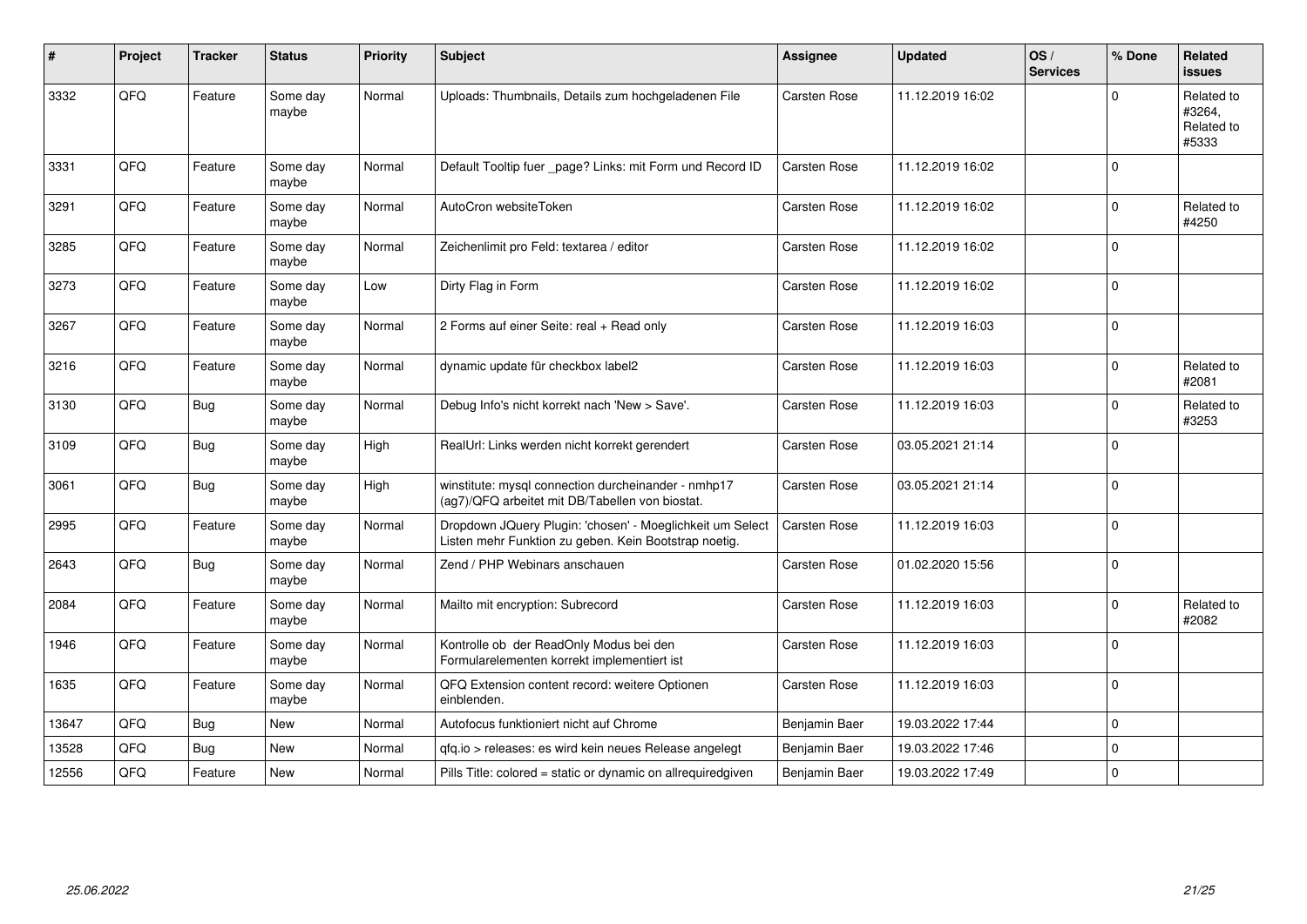| #     | Project | <b>Tracker</b> | <b>Status</b>     | <b>Priority</b> | <b>Subject</b>                                                                                      | <b>Assignee</b> | <b>Updated</b>   | OS/<br><b>Services</b> | % Done      | Related<br><b>issues</b>                                              |
|-------|---------|----------------|-------------------|-----------------|-----------------------------------------------------------------------------------------------------|-----------------|------------------|------------------------|-------------|-----------------------------------------------------------------------|
| 12490 | QFQ     | Feature        | <b>New</b>        | Normal          | Loading Plugins in QFQ - see what tinymce does. (lazy<br>loading)                                   | Benjamin Baer   | 08.06.2022 10:37 |                        | $\Omega$    | Related to<br>#12611,<br>Related to<br>#10013,<br>Related to<br>#7732 |
| 12476 | QFQ     | Feature        | New               | Normal          | clearMe: a) should trigger 'dirty', b) sticky on textarea resize                                    | Benjamin Baer   | 04.01.2022 08:40 |                        | $\mathbf 0$ | Related to<br>#9528                                                   |
| 11237 | QFQ     | <b>Bug</b>     | New               | High            | Radiobutton / parameter.buttonClass= btn-default - kein dirty<br>Trigger                            | Benjamin Baer   | 03.05.2021 21:12 |                        | $\Omega$    | Related to<br>#10766                                                  |
| 11057 | QFQ     | <b>Bug</b>     | New               | High            | Checkboxes ohne span.checkmark im Report werden<br>ausgeblendet                                     | Benjamin Baer   | 03.05.2021 21:12 |                        | $\Omega$    | Related to<br>#11039                                                  |
| 10003 | QFQ     | Feature        | Priorize          | Normal          | fieldset: stronger visualize group                                                                  | Benjamin Baer   | 12.02.2020 08:13 |                        | 0           |                                                                       |
| 9135  | QFQ     | Feature        | Priorize          | Normal          | Progress Bar generic / replace old hourglass download<br>popup                                      | Benjamin Baer   | 03.01.2022 07:43 |                        | $\mathbf 0$ |                                                                       |
| 7965  | QFQ     | Feature        | Priorize          | Normal          | Input type 'text' with visual format - currency                                                     | Benjamin Baer   | 03.01.2022 07:45 |                        | $\mathbf 0$ |                                                                       |
| 7730  | QFQ     | Feature        | Priorize          | Normal          | SELECT Box: title in between                                                                        | Benjamin Baer   | 01.02.2020 23:22 |                        | $\pmb{0}$   |                                                                       |
| 6870  | QFQ     | Feature        | Priorize          | Normal          | Click on '_link' triggers an API call                                                               | Benjamin Baer   | 03.01.2022 08:25 |                        | $\pmb{0}$   |                                                                       |
| 6801  | QFQ     | Feature        | Priorize          | Normal          | Fabric: Maximize / FullIscreen                                                                      | Benjamin Baer   | 21.03.2022 09:56 |                        | 0           |                                                                       |
| 6566  | QFQ     | <b>Bug</b>     | Priorize          | Normal          | Link Function 'delete': provided parameter missing on page<br>reload                                | Benjamin Baer   | 03.01.2022 08:08 |                        | $\Omega$    |                                                                       |
| 6224  | QFQ     | Feature        | Priorize          | Normal          | Dynamic update: fade in/out fields                                                                  | Benjamin Baer   | 21.03.2022 09:50 |                        | $\mathbf 0$ |                                                                       |
| 6140  | QFQ     | <b>Bug</b>     | Priorize          | Normal          | QFQ DnD Sort: Locked fields                                                                         | Benjamin Baer   | 21.03.2022 09:56 |                        | 0           |                                                                       |
| 5562  | QFQ     | Feature        | Priorize          | Normal          | Drag'n'Drop fuer Uploads                                                                            | Benjamin Baer   | 21.03.2022 09:52 |                        | $\mathbf 0$ | Related to<br>#9706                                                   |
| 5366  | QFQ     | Feature        | Priorize          | Normal          | Saving with keyboard shortcuts                                                                      | Benjamin Baer   | 21.03.2022 09:47 |                        | $\pmb{0}$   |                                                                       |
| 4457  | QFQ     | <b>Bug</b>     | Priorize          | Normal          | typeahead: pressing return to select an item, saves the form<br>and closes the form.                | Benjamin Baer   | 03.01.2022 08:01 |                        | $\Omega$    | Related to<br>#4398                                                   |
| 2665  | QFQ     | <b>Bug</b>     | Priorize          | Normal          | Dynamic Update funktioniert nicht, wenn beim<br>entsprechenden FormElement eine size angegeben ist. | Benjamin Baer   | 03.01.2022 08:12 |                        | 30          |                                                                       |
| 7602  | QFQ     | Feature        | ToDo              | High            | Multi Select: with checkboxes                                                                       | Benjamin Baer   | 22.03.2022 09:07 |                        | $\mathbf 0$ |                                                                       |
| 9898  | QFQ     | Bug            | Feedback          | Normal          | Formular trotz Timeout gespeichert                                                                  | Benjamin Baer   | 01.02.2020 15:56 |                        | $\mathbf 0$ |                                                                       |
| 9548  | QFQ     | Feature        | Feedback          | High            | FormElement: Pattern mismatch - optional report only on<br>focus lost                               | Benjamin Baer   | 03.05.2021 21:14 |                        | 0           |                                                                       |
| 9535  | QFQ     | <b>Bug</b>     | Feedback          | Normal          | Report:  AS ' vertical' - column to wide - vertical >> rot45,<br>rot90                              | Benjamin Baer   | 01.02.2020 15:56 |                        | 0           |                                                                       |
| 9130  | QFQ     | Feature        | Some day<br>maybe | Normal          | tablesorter: Automatic Row numbering / Zeilenummer                                                  | Benjamin Baer   | 01.02.2020 23:22 |                        | 0           |                                                                       |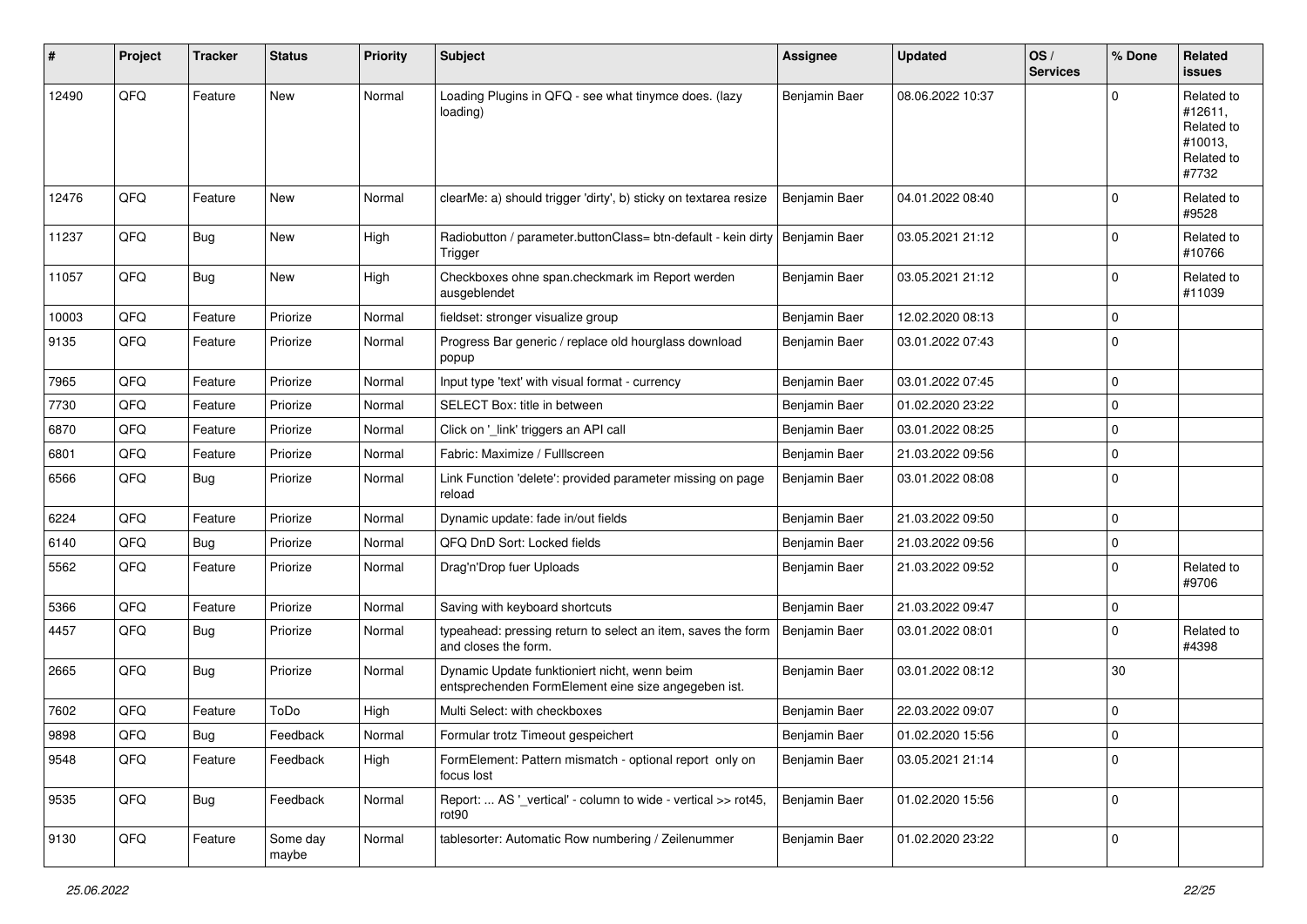| ∦     | Project | <b>Tracker</b> | <b>Status</b>     | <b>Priority</b> | <b>Subject</b>                                                                                                                                           | <b>Assignee</b> | <b>Updated</b>   | OS/<br><b>Services</b> | % Done      | Related<br><b>issues</b>                                               |
|-------|---------|----------------|-------------------|-----------------|----------------------------------------------------------------------------------------------------------------------------------------------------------|-----------------|------------------|------------------------|-------------|------------------------------------------------------------------------|
| 8522  | QFQ     | Feature        | Some day<br>maybe | Normal          | build QFQ - npm warnings                                                                                                                                 | Benjamin Baer   | 01.02.2020 23:19 |                        | 50          |                                                                        |
| 7732  | QFQ     | Feature        | Some day<br>maybe | Normal          | Javascript: Lazy Loading der add on libs                                                                                                                 | Benjamin Baer   | 08.06.2022 10:38 |                        | $\mathbf 0$ | Related to<br>#12611,<br>Related to<br>#12490,<br>Related to<br>#10013 |
| 6972  | QFQ     | Feature        | Some day<br>maybe | Normal          | Fabric Clipboard / cross browser tab                                                                                                                     | Benjamin Baer   | 01.02.2020 23:21 |                        | $\Omega$    |                                                                        |
| 6970  | QFQ     | Feature        | Some day<br>maybe | Normal          | tablesorter: default fuer 'sortReset' aendern von 'Ctrl' zu 'Alt'                                                                                        | Benjamin Baer   | 01.02.2020 23:21 |                        | $\Omega$    |                                                                        |
| 5389  | QFQ     | Feature        | Some day<br>maybe | Normal          | QFQ Design: Multline label / note                                                                                                                        | Benjamin Baer   | 01.02.2020 23:19 |                        | $\Omega$    |                                                                        |
| 5024  | QFQ     | Feature        | Some day<br>maybe | Normal          | Fabric: Generate PDF with edits                                                                                                                          | Benjamin Baer   | 01.02.2020 23:20 |                        | $\Omega$    | Related to<br>#10704                                                   |
| 4454  | QFQ     | <b>Bug</b>     | Some day<br>maybe | Normal          | Required Elements: multiple elements in a row - whole row<br>marked if only one input is empty.                                                          | Benjamin Baer   | 01.02.2020 23:20 |                        | $\Omega$    |                                                                        |
| 4420  | QFQ     | Feature        | Some day<br>maybe | Normal          | Client: Local Storage - store the changes of a form, local in<br>the browser.                                                                            | Benjamin Baer   | 11.12.2019 16:02 |                        | $\Omega$    |                                                                        |
| 4398  | QFQ     | <b>Bug</b>     | Some day<br>maybe | Normal          | Typeahead: mouse click in a prefilled input opens a single<br>item dropdown with the current value - click on it seems to<br>set the value, not the key. | Benjamin Baer   | 01.02.2020 23:20 |                        | $\Omega$    | Related to<br>#4457                                                    |
| 3692  | QFQ     | Feature        | Some day<br>maybe | Normal          | QFQ Webseite                                                                                                                                             | Benjamin Baer   | 11.12.2019 16:02 |                        | $\Omega$    | Related to<br>#5033                                                    |
| 3415  | QFQ     | Feature        | Some day<br>maybe | Normal          | FE Login Box Templatefile                                                                                                                                | Benjamin Baer   | 11.12.2019 16:02 |                        | $\Omega$    |                                                                        |
| 2063  | QFQ     | Bug            | Some day<br>maybe | Normal          | Pills auf 'inaktiv' setzen falls keine Element auf dem Pill<br>sichtbar sind.                                                                            | Benjamin Baer   | 11.12.2019 16:03 |                        | $\Omega$    | Related to<br>#3752                                                    |
| 14185 | QFQ     | Feature        | <b>New</b>        | Normal          | External/Autocron.php - better suitable directory                                                                                                        | Support: System | 28.05.2022 11:03 |                        | $\mathbf 0$ |                                                                        |
| 12156 | QFQ     | Feature        | New               | Normal          | Form: Optional disable 'leave page'                                                                                                                      |                 | 03.05.2021 20:45 |                        | $\Omega$    |                                                                        |
| 12135 | QFQ     | Feature        | <b>New</b>        | Normal          | Subrecord: Notiz                                                                                                                                         |                 | 24.04.2021 16:58 |                        | 0           |                                                                        |
| 12039 | QFQ     | Feature        | New               | Normal          | Missing htmlSpecialChar() in pre processing on form submit                                                                                               |                 | 18.02.2021 00:09 |                        | $\Omega$    | Related to<br>#14320                                                   |
| 12038 | QFQ     | Feature        | <b>New</b>        | Normal          | a) STORE VAR: filenameOnlyStripUniq, b) SP:<br>QSTRIPUNIQ()                                                                                              |                 | 17.02.2021 23:55 |                        | $\Omega$    |                                                                        |
| 11850 | QFQ     | Feature        | <b>New</b>        | Urgent          | Wizard Form: basierend auf einer Tabelle eine Form<br>anlegen.                                                                                           |                 | 03.05.2021 21:12 |                        | $\Omega$    | Blocked by<br>#8082                                                    |
| 11716 | QFQ     | Feature        | New               | Normal          | Form an beliebiger Stelle im Report anzeigen                                                                                                             |                 | 09.12.2020 09:47 |                        | $\Omega$    |                                                                        |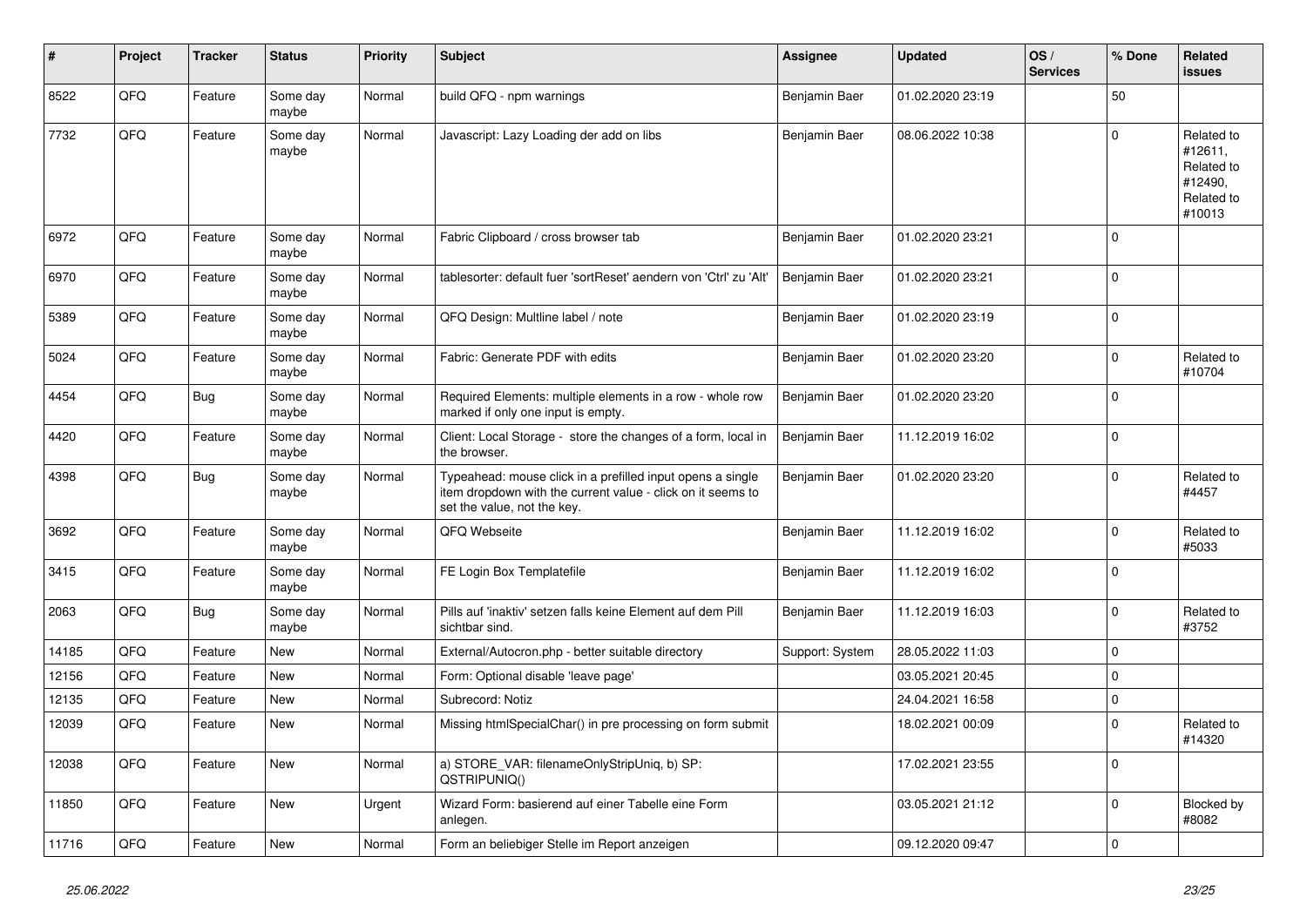| $\vert$ # | Project | <b>Tracker</b> | <b>Status</b>     | <b>Priority</b> | <b>Subject</b>                                                             | <b>Assignee</b> | <b>Updated</b>   | OS/<br><b>Services</b> | % Done      | Related<br><b>issues</b>                    |
|-----------|---------|----------------|-------------------|-----------------|----------------------------------------------------------------------------|-----------------|------------------|------------------------|-------------|---------------------------------------------|
| 11715     | QFQ     | <b>Bug</b>     | <b>New</b>        | Normal          | acceptZeroAsRequired and requiredOffButMark do not<br>coincide             |                 | 08.12.2020 12:13 |                        | $\Omega$    |                                             |
| 11535     | QFQ     | Feature        | <b>New</b>        | Normal          | Ability to create SQL columns in frontend QFQ forms                        |                 | 17.11.2020 12:11 |                        | $\mathbf 0$ |                                             |
| 11534     | QFQ     | Feature        | <b>New</b>        | Normal          | Report: Action on selected rows - Table batchprocessing<br>feature         |                 | 18.11.2020 08:15 |                        | $\Omega$    |                                             |
| 11522     | QFQ     | Bug            | <b>New</b>        | Normal          | Aus/Einblenden von Reitern                                                 |                 | 13.11.2020 14:58 |                        | $\mathbf 0$ |                                             |
| 11195     | QFQ     | <b>Bug</b>     | <b>New</b>        | Low             | Dynamic Update: Note not updated if new text is empty<br>(v20.4)           |                 | 25.09.2020 11:14 |                        | $\Omega$    |                                             |
| 10890     | QFQ     | Bug            | <b>New</b>        | Normal          | AutoCron hangs                                                             |                 | 20.07.2020 13:56 |                        | 0           |                                             |
| 10874     | QFQ     | Feature        | <b>New</b>        | Normal          | Erstellen eines Foreign Keys in der Tabelle "FormElement"                  |                 | 13.07.2020 10:11 |                        | $\Omega$    |                                             |
| 10766     | QFQ     | Bug            | New               | High            | Radiobutton / parameter.buttonClass=btn-default: dynamic<br>update         |                 | 03.05.2021 21:12 |                        | $\Omega$    | Related to<br>#11237                        |
| 10763     | QFQ     | Feature        | New               | Normal          | form accessed and submitted despite logout?                                |                 | 16.06.2020 11:43 |                        | $\Omega$    |                                             |
| 10759     | QFQ     | Bug            | New               | Normal          | emptyMeansNull - Feld falsch aktualisiert                                  |                 | 12.11.2020 23:45 |                        | $\Omega$    |                                             |
| 10384     | QFQ     | Feature        | New               | Normal          | Parameter Exchange QFQ Instances                                           |                 | 07.05.2020 09:38 |                        | $\Omega$    |                                             |
| 10345     | QFQ     | Feature        | New               | Normal          | Templates - Patterns QFQ Style                                             |                 | 03.05.2021 21:01 |                        | $\Omega$    | Related to<br>#10713                        |
| 10324     | QFQ     | Bug            | New               | Normal          | Excel Export mit Template funktioniert nur, wenn Template<br>vor uid kommt |                 | 30.03.2020 11:20 |                        | $\Omega$    | Related to<br>#10257                        |
| 10114     | QFQ     | Feature        | New               | High            | Symbol (Link): 'G:' (Glyphicon) replaced by 'i:' (icon)                    |                 | 07.12.2021 17:19 |                        | $\Omega$    | Related to<br>#3797,<br>Related to<br>#4194 |
| 9855      | QFQ     | Bug            | <b>New</b>        | Normal          | <b>Required Check</b>                                                      |                 | 01.02.2020 15:56 |                        | $\Omega$    |                                             |
| 9853      | QFQ     | Feature        | <b>New</b>        | Normal          | Check das SQL / QFQ / Mail Logfile geschrieben wird                        |                 | 09.01.2020 11:15 |                        | $\Omega$    |                                             |
| 4194      | QFQ     | Feature        | In Progress       | Normal          | Bootstrap 4 ist jetzt offiziel                                             |                 | 03.05.2021 20:47 |                        | $\Omega$    | Related to<br>#10114                        |
| 10738     | QFQ     | Feature        | Some day<br>maybe | Normal          | CORS headers for external API requests                                     |                 | 10.06.2020 14:00 |                        | $\Omega$    |                                             |
| 9126      | QFQ     | Bug            | Some day<br>maybe | Normal          | hidden Form elements are present in page source                            |                 | 02.01.2021 18:41 |                        | $\Omega$    |                                             |
| 9024      | QFQ     | <b>Bug</b>     | Some day<br>maybe | Normal          | QFQ Einarbeitung                                                           |                 | 01.02.2020 15:56 |                        | $\Omega$    |                                             |
| 9020      | QFQ     | <b>Bug</b>     | Some day<br>maybe | Normal          | radio mit buttonClass und dynamicUpdate lassen sich nicht<br>kombinieren   |                 | 11.12.2019 16:01 |                        | $\Omega$    |                                             |
| 8056      | QFQ     | Feature        | Some day<br>maybe | Normal          | Termin Organisation (Reservation)                                          |                 | 01.02.2020 23:19 |                        | $\Omega$    | Related to<br>#8658                         |